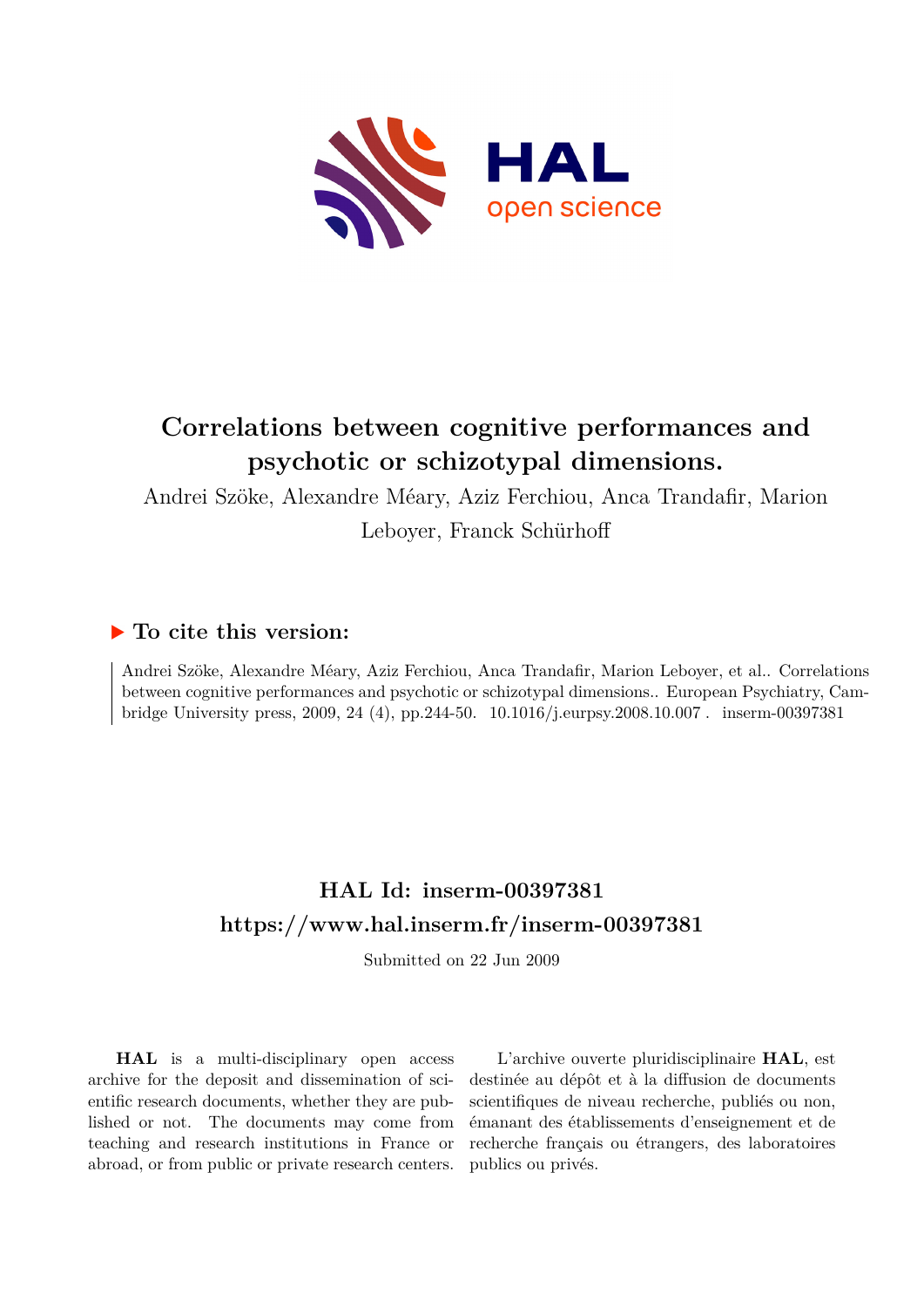## **Correlations between cognitive performances and psychotic or schizotypal dimensions**

Andrei Szöke<sup>\* a,b,c</sup>, Alexandre Méary <sup>a,b,c</sup>, Aziz Ferchiou <sup>a,b,c</sup>, Anca Trandafir<sup>c</sup>, Marion Leboyer<sup>a,b,c</sup>, Franck Schürhoff<sup>a,b,c</sup>

<sup>a</sup> INSERM U955, 94000, Créteil, France;

b Université Paris 12, Faculté de Médecine, IFR 10, 94000, Créteil, France

c AP-HP, Groupe "Chenevier-Mondor", Pôle de Psychiatrie, 94000, Créteil, France.

## *Abstract*

*Objective* To test if specific correlations exist between cognitive measures and psychotic dimensions in schizophrenic subjects and if similar correlations, between cognition and schizotypal dimensions, are present in non-psychotic subjects.

*Methods* We administered the same battery of cognitive tests (Source Monitoring, Verbal Fluency [VF] and Stroop tests) to schizophrenic subjects ( $N = 54$ ), their first-degree relatives  $(N= 37)$  and controls  $(N=41)$ . Scores of negative, positive and disorganisation dimensions were derived from the Signs and Symptoms of Psychotic Illness scale in schizophrenic subjects, and from the Schizotypal Personality Questionnaire in relatives and controls.

**Results** In schizophrenic subjects, as hypothesized, the negative dimension correlated with performance on VF and disorganisation with performance in the Stroop test. The positive dimension did not correlate with any cognitive measure.

With only one exception, the significant correlations observed in non-psychotic subjects did not match correlations seen in schizophrenic subjects. In non-psychotic subjects greater disorganisation was associated with more clustered words in VF suggesting that excessive automatic spreading of activation in semantic networks could underlie this dimension.

*Conclusion* As a whole, data lent partial support to our hypothesis of specific cognitiveclinical correlations in schizophrenic subjects but did not support the existence of similar correlations in non-psychotic subjects.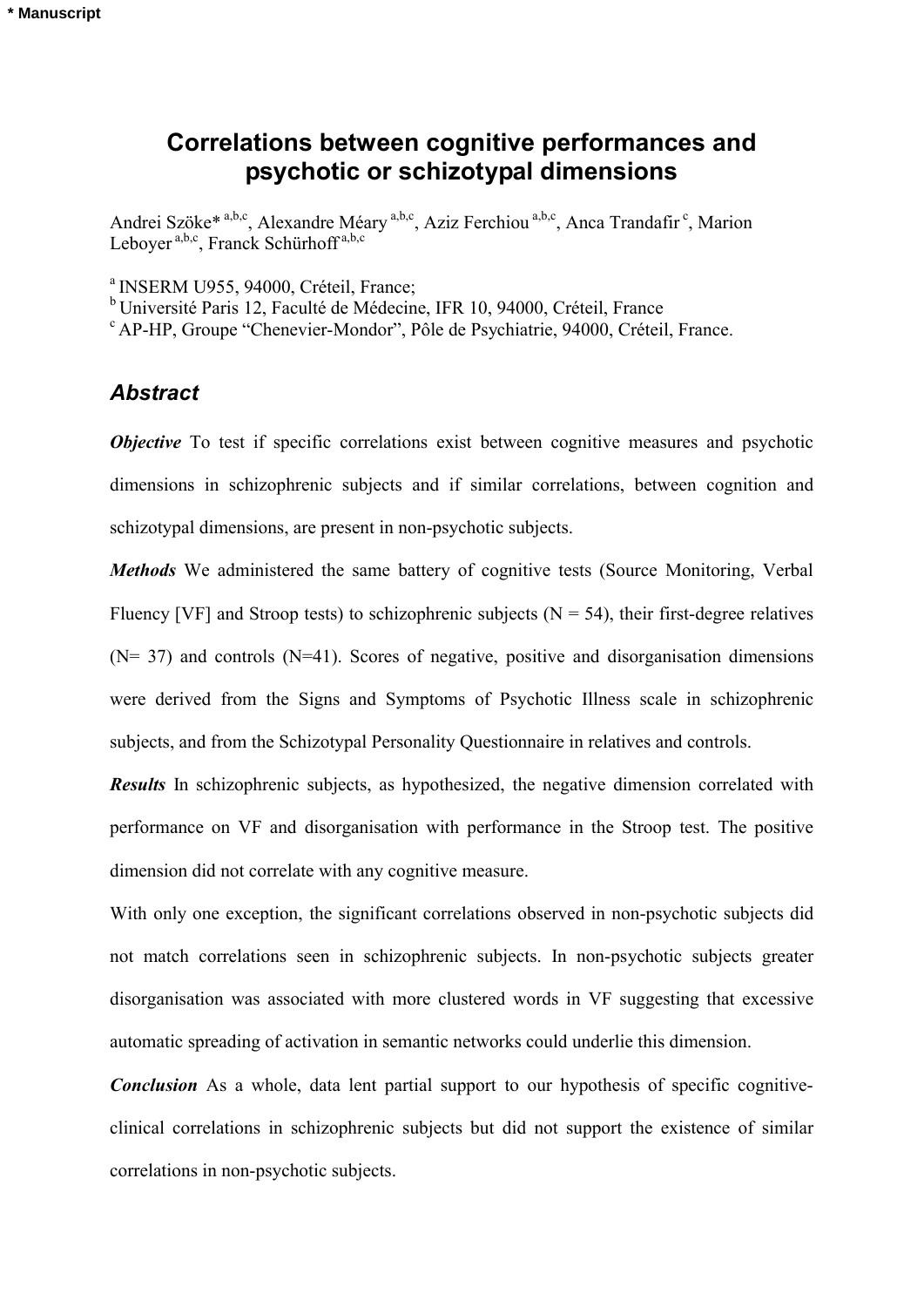Key words: Schizophrenia, schizotypal, disorganisation, cognition, verbal fluency

\* Corresponding Author: Andrei Szöke, [andrei.szoke@ach.aphp.fr](mailto:andrei.szoke@ach.aphp.fr) Pôle de Psychiatrie, Hôpital "A. Chenevier", 40, rue de Mesly, 94000, Créteil, France Telephone : + 33 (0)149813051, Fax : +33 (0)149813059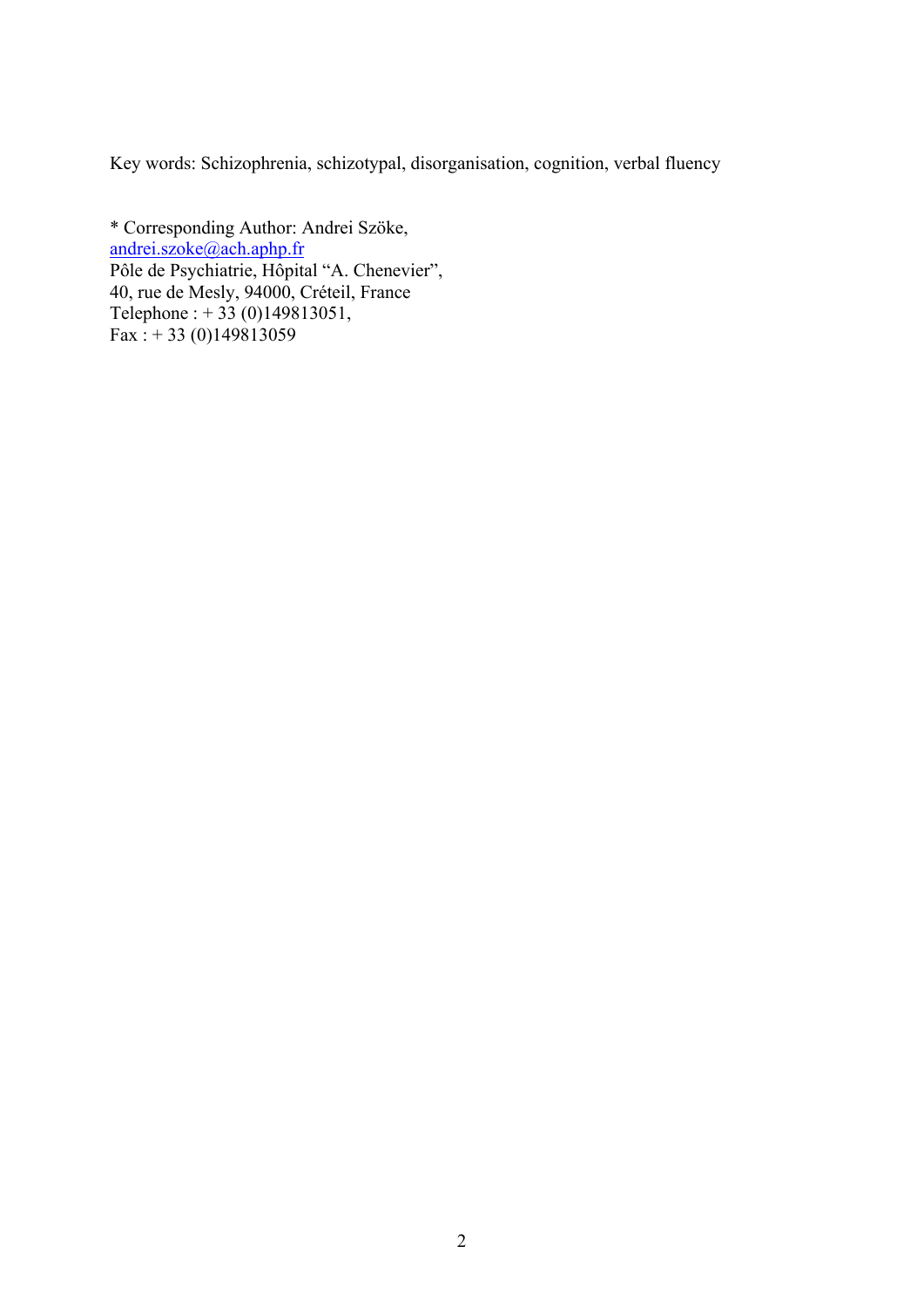## *1. Introduction*

Important advances have been made in identifying the risk factors and in identifying, describing, and classifying the clinical symptoms of schizophrenia. However, the link between specific risk factors and particular clinical aspects is less well understood. Cognitive deficits may occupy an intermediate position between risk/vulnerability factors and clinical manifestations [18]. Thus, studying their correlation with identified risk factors and/or with the clinical dimensions may help to bridge the gap.

A tri-dimensional model for psychotic symptomatology emerged as an empirical finding [26] and has since been repeatedly validated [16]. Based on theoretical considerations and empirical findings, specific cognitive deficits have been suggested as explanations for each of the three psychotic dimensions. For example, Frith [13] hypothesized that the negative dimension is the result of a deficit of willed action, resulting in difficulties in self-initiation and maintenance of action. For the disorganization dimension the proposed deficit consists in difficulties in suppressing inappropriate mental activity [3] which leads to distractibility and poor inhibition of automatic (inadequate) responses [35]. Finally, the positive dimension has been linked to deficits in self-monitoring [13] and, as a consequence, to difficulties in recognising his/her own thoughts and actions.

Studies exploring the correlation between psychotic dimensions and cognitive performances in schizophrenic subjects provided partial support to these hypotheses. Although the negative dimension correlates with most cognitive deficits [33, 18], impairments on tests that depend on initiation and maintenance of action, such as verbal fluency (VF), were more constantly associated with high scores of negative signs [14, 20]. By contrast, most studies using classical neuro-psychological tests did not find associations with the positive dimension [7, 15]. However, several studies found an association between the positive dimension (or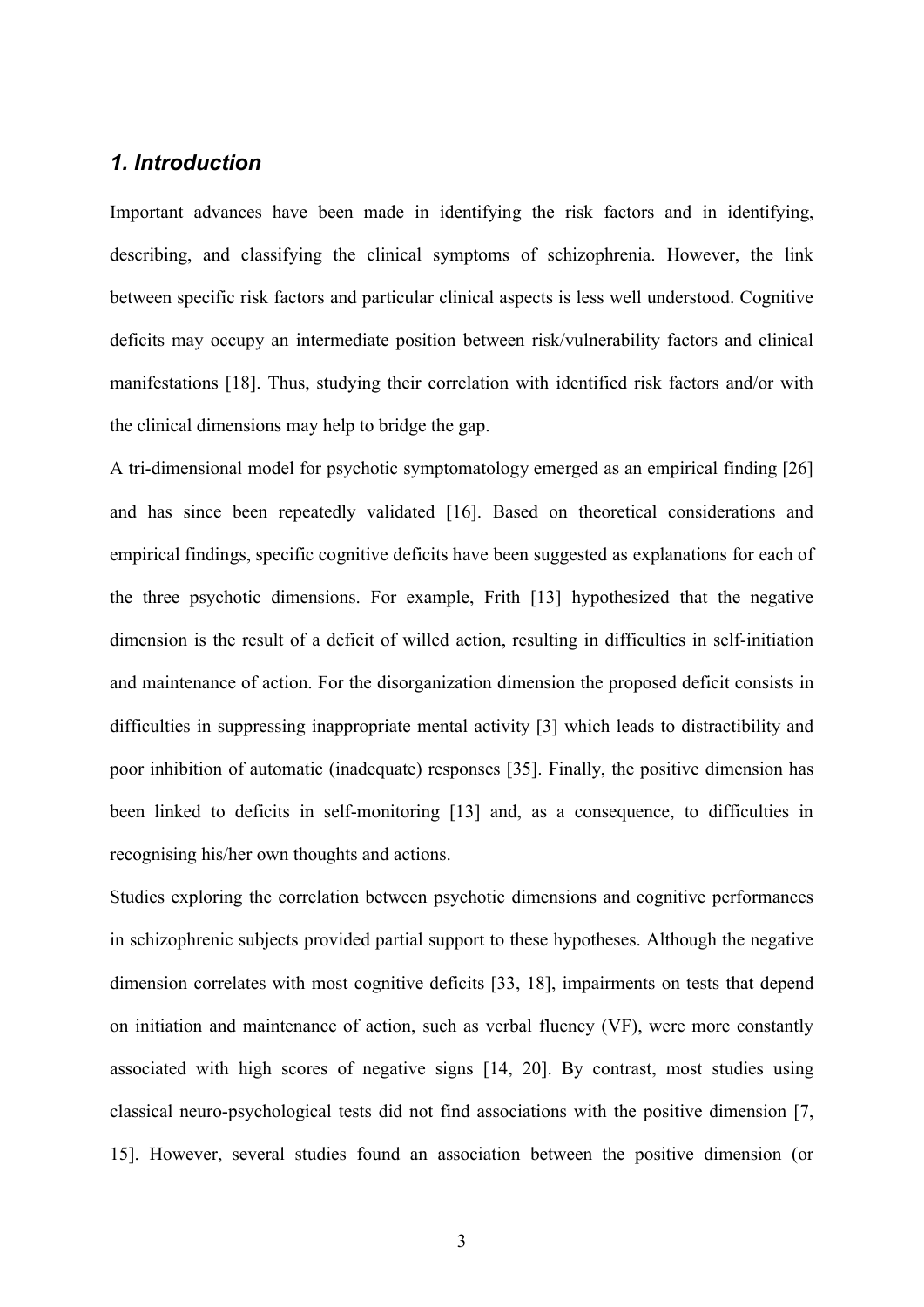individual positive symptoms) and source monitoring (SM) deficits [5, 6, 12] which are explained, at least in part, by difficulties in self-monitoring. Disorganisation was associated with deficits in attention tasks, particularly tasks necessitating sustained attention in the presence of distracters, such as the Stroop Word and Colour test (SWCT) [3, 24]. A recent meta-analysis [8] of studies reporting correlations between the three psychotic dimensions and commonly used tests of executive function reached similar conclusions. This analysis found that the negative and disorganisation dimensions, but not positive dimension, were significantly associated with impairment on executive tests. Furthermore, in this study VF and SWCT showed some specificity in their correlations to the psychotic dimensions as VF was three times more strongly associated with negative symptoms than with disorganisation, and the SWCT showed a twofold difference in the opposite direction.

Although each of the specific associations mentioned before has been reproduced, there are also several divergent findings in the literature. A possible explanation for the heterogeneity of results is the presence of confounding factors. Among these, medication and the clinical state of the subjects (chronic, acute, in remission etc.) are probably the most important.

To avoid these confounding factors, some authors have studied the correlation between schizotypal traits and cognitive performances in schizotypal subjects [34], in subjects at risk for schizophrenia [38], and in normal controls [9]. Schizotypal traits may be grouped along the same three dimensions as psychotic symptoms (positive, negative and disorganisation), are stable, may be reliably assessed, and are present in subjects that are usually not taking psychotropic medication.

Studies exploring the correlation between the three schizotypy dimensions and neurocognitive deficits are surprisingly rare [22, 34, 38] and provide results for only a few neurocognitive measures. Thus, it is unclear if these correlations parallel those seen in schizophrenic subjects.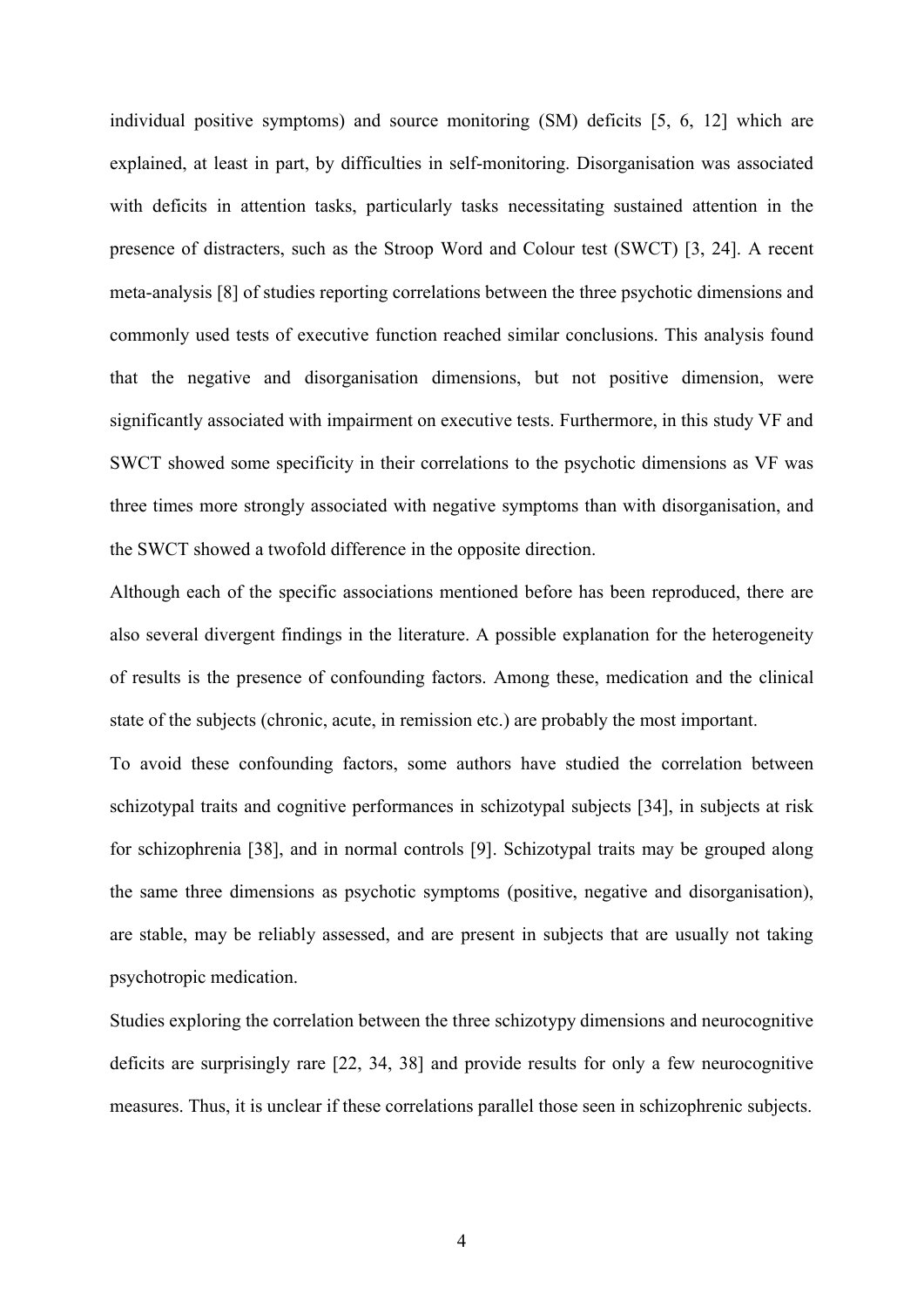Most of the studies that investigated correlations between psychotic or schizotypal dimensions and cognitive performance were exploratory in design and used large cognitive batteries. This led to multiple statistical tests and, for this reason, increased the chance of spurious, false positive, findings.

There are currently no data from studies investigating clinical-cognitive correlation, in both schizophrenic and non-psychotic subjects, using the same cognitive battery.

In this study, we tested two hypotheses: 1/ that correlations exist between specific cognitive performances and specific psychotic or schizotypal dimensions and 2/ that correlations in non-psychotic subjects parallel those seen in schizophrenic subjects. To test these hypotheses, we assessed the correlations between cognitive performances and clinical dimensions in schizophrenic subjects and in non-psychotic subjects (first degree relatives of schizophrenic subjects and normal controls).

## *2. Methods*

#### **2.1. Subjects**

Patients meeting DSM-IV [1] criteria for schizophrenia or schizoaffective disorder were consecutively recruited. Patients were interviewed by an experienced psychiatrist using the French version of the Diagnostic Interview for Genetic Studies (DIGS) [30, 31] to confirm their diagnosis. Most of the schizophrenic subjects were inpatients at the time of the study. They were approached for inclusion when their treating psychiatrist considered them able to undergone the study procedures.

First-degree relatives were interviewed with the DIGS to exclude those presenting psychotic disorders.

Healthy controls were blood donors at the "Etablissement Français du Sang" in Créteil. Controls were included after being interviewed with the DIGS and the FIGS (Family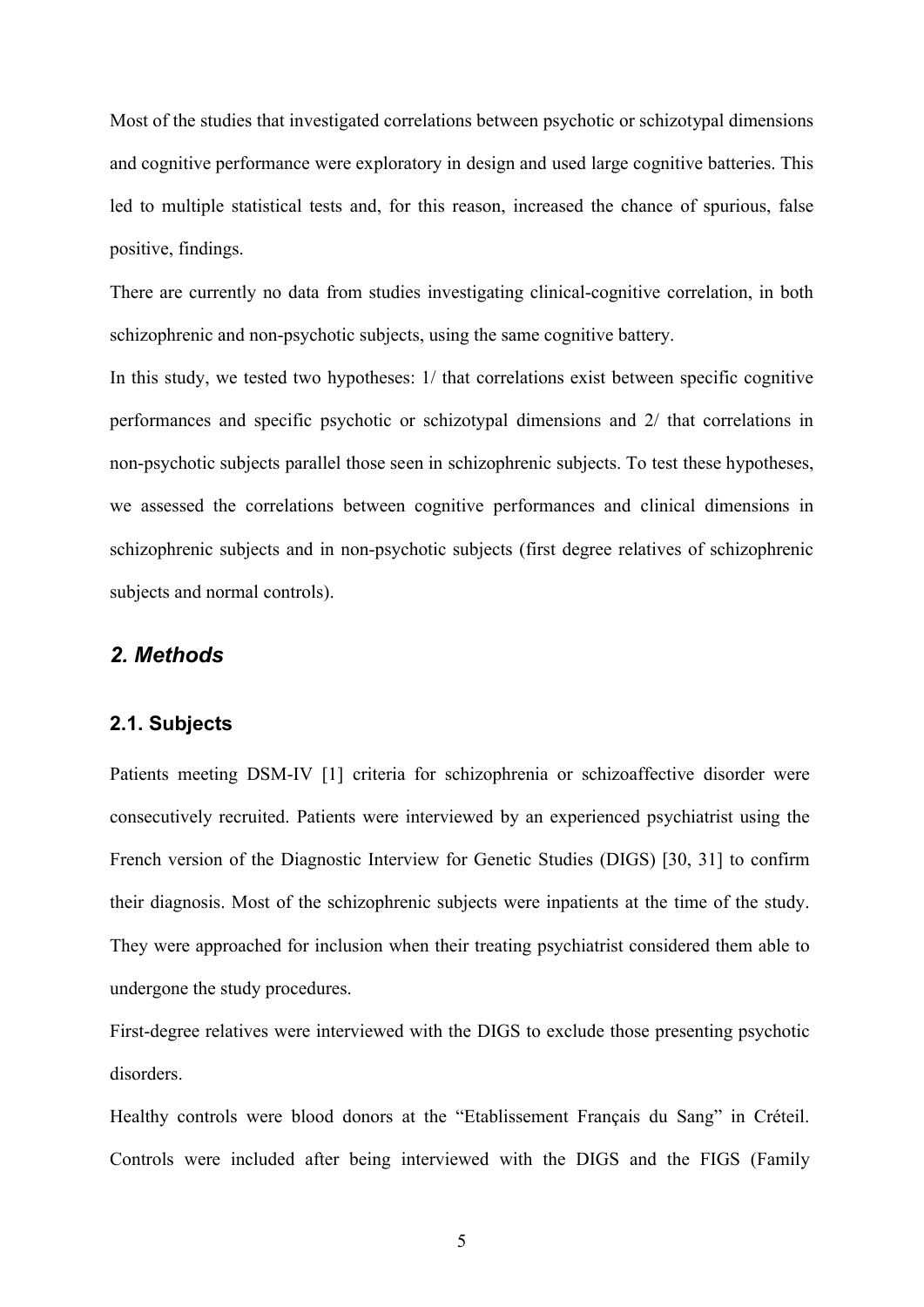Interview for Genetic Studies) [27] to confirm the absence of personal or family history of DSM IV axis I or II disorders.

For inclusion in the study, all subjects were required to be normothymic, as evaluated by the Montgomery and Asberg Depression Rating Scale [28] and the Bech and Rafaelsen mania rating scale [4]. Subjects were included only if aged between 18 and 60 years, and if they had no history of neurological disease or current substance abuse.

The research ethics board of Salpêtrière Hospital reviewed and approved the study. The study was described in detail to the subjects, who then gave written informed consent for participation.

#### **2.2. Clinical assessment**

The symptoms in schizophrenic subjects were assessed using the Signs and Symptoms of Psychotic Illness (SSPI) scale [19, 25]. As noted by Grube et al. [16], some symptoms tend to be associated with different dimensions across various studies because their polyfactorial nature and/or differences in subject characteristics across studies. Using symptoms that are inconsistently associated with one dimension for calculating the score for that dimension may lessen its validity. Thus, in this study we used only the core symptoms of each dimension, i.e. signs and symptoms that loaded similarly in the two validation studies (see table 1) [19, 25]. The three schizotypy dimensions were derived in healthy subjects (controls and relatives) based on the answers to the Schizotypal Personality Questionnaire - SPQ [11, 32]. As for the SSPI, we calculated the three schizotypal dimensions using only the traits that loaded on similar dimensions in the two validation studies (table 1)

**Insert Table 1.**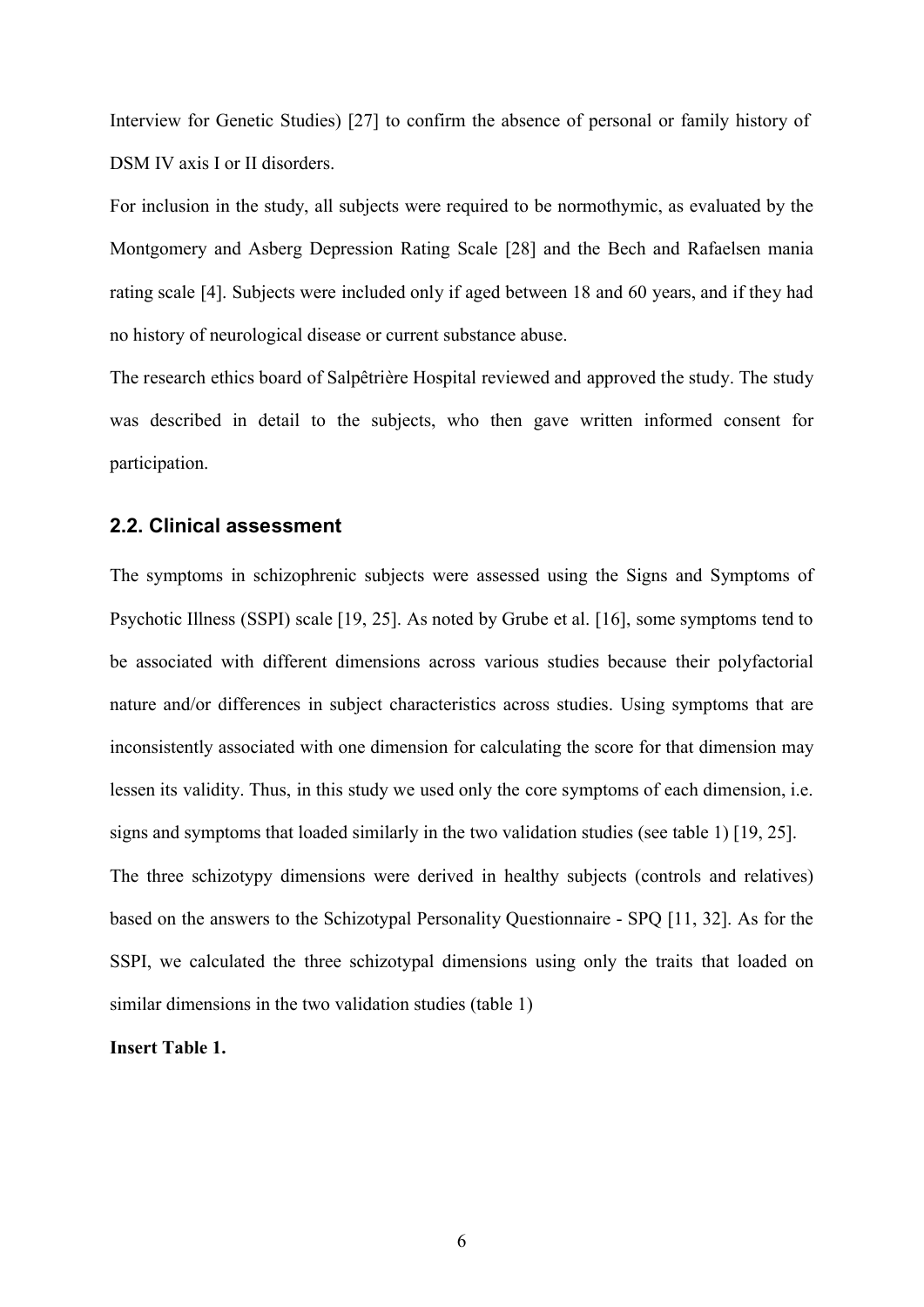#### **2.3. Cognitive assessment**

We tested our hypotheses using a battery of three tests: a Source Monitoring Test (SMT), the SWCT and a test of Semantic (category) VF.

The SMT was specifically designed for this study. We defined four semantic categories that are finite and are everyday knowledge: temperate climate fruits, Olympic sports, European countries and numbers from 50 to 70. Each possible example from these categories was printed on a unique card. At the first stage of the test, twelve items were selected from each category. Two were generated by the subjects after the category was announced, two were read aloud by the subject, two more were read silently by the subject, two were read aloud by the examiner and four were added from the remaining cards ("new" items). The recognition stage took place after the subject underwent the two other tests (SWCT and VF). Only at this stage was the subject informed that the aim of the test was to remember the source of the items with which he/she was presented. The 48 selected cards were presented to the subject in random order and he/she had to decide if this was his/her example, one of the examples he/she read silently or aloud, an example read by the examiner or a new item. The variables derived from this test were: total number of correct responses (CR), number of false alarms (FA  $=$ new items that were falsely designated as previously presented), self-discrimination index (SDI = number of times the subject correctly identified himself as the source of the item) and external bias (EB = number of items erroneously attributed to the examiner).

For the VF, the subjects were instructed to provide as many names of animals as possible in a 2-minute period. The production of items in VF tasks results from two processes [36]: clustering, i.e. production of related items (e.g. sheep, cow, goat, pig – farm animals) and switching between those clusters (e.g. switching from farm animals to pets). We used the total number of items produced (excluding errors), the number of switches (Swi) and number of clustered items (Clust) calculated according to the procedures described by Troyer et al. [36].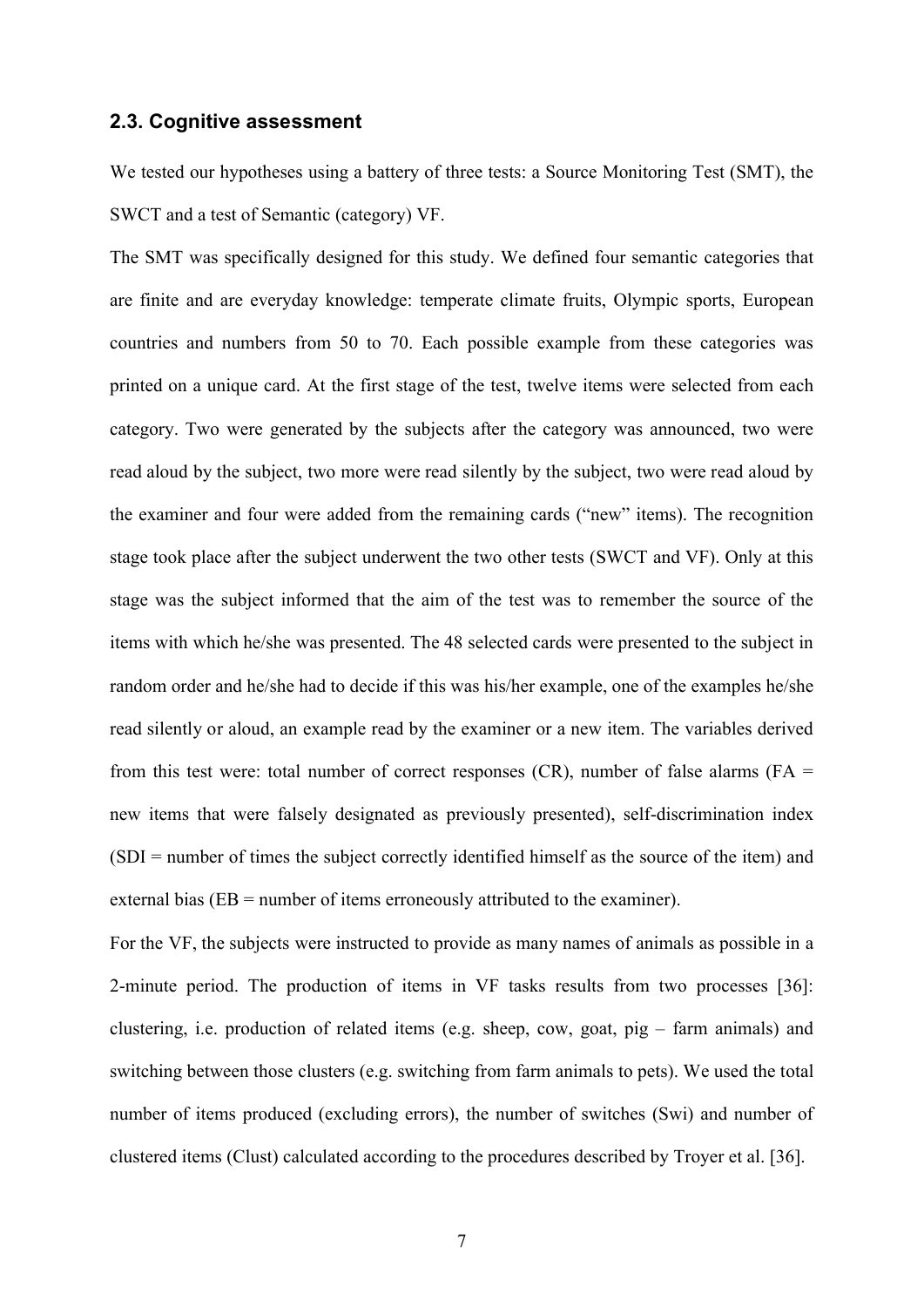The SWCT consisted of three trials of 45 seconds each, in which the subject successively read aloud the names of colours printed in black, names the colour with which strings of "X"s are printed and finally names the colour with which the name of a different colour is printed (e.g. red printed in blue – correct answer blue). Two variables were generated using the number of items from each trial: the number of items in the last trial (IntTot) and an interference index (IntIdx), reflecting the extra time needed per item in the last trial compared with the second trial.

### **2.4. Statistical analysis**

We compared demographic characteristics (age, sex distribution, education level) of the three groups using an ANOVA (for continuous variables) and the Chi2 test (for categorical variables).

We compared the cognitive performances of the three groups using the SAS mixed procedure. This procedure, based on a general linear mixed model, enabled us to adjust comparisons for demographic characteristics and also for non-independence of observations in subjects from the same family.

Our main analysis (testing our hypotheses of specific and similar clinical-cognitive correlation) involved two steps. In the first step, we selected the clinical dimensions that had a statistically significant influence on the cognitive measures using a stepwise backward regression. This is a classical automatic procedure for selecting the best subset of predictor variables – for a detailed presentation see [2]. For this step of the procedure all demographic and clinical variables were entered as potential explanatory variables. Only the significant variables, at a threshold of 0.1, were kept in the final model. The stepwise backward regression was applied in schizophrenic and in non-psychotic (relatives and controls) groups separately. For the non-psychotic group, "family" was entered as a random effect variable.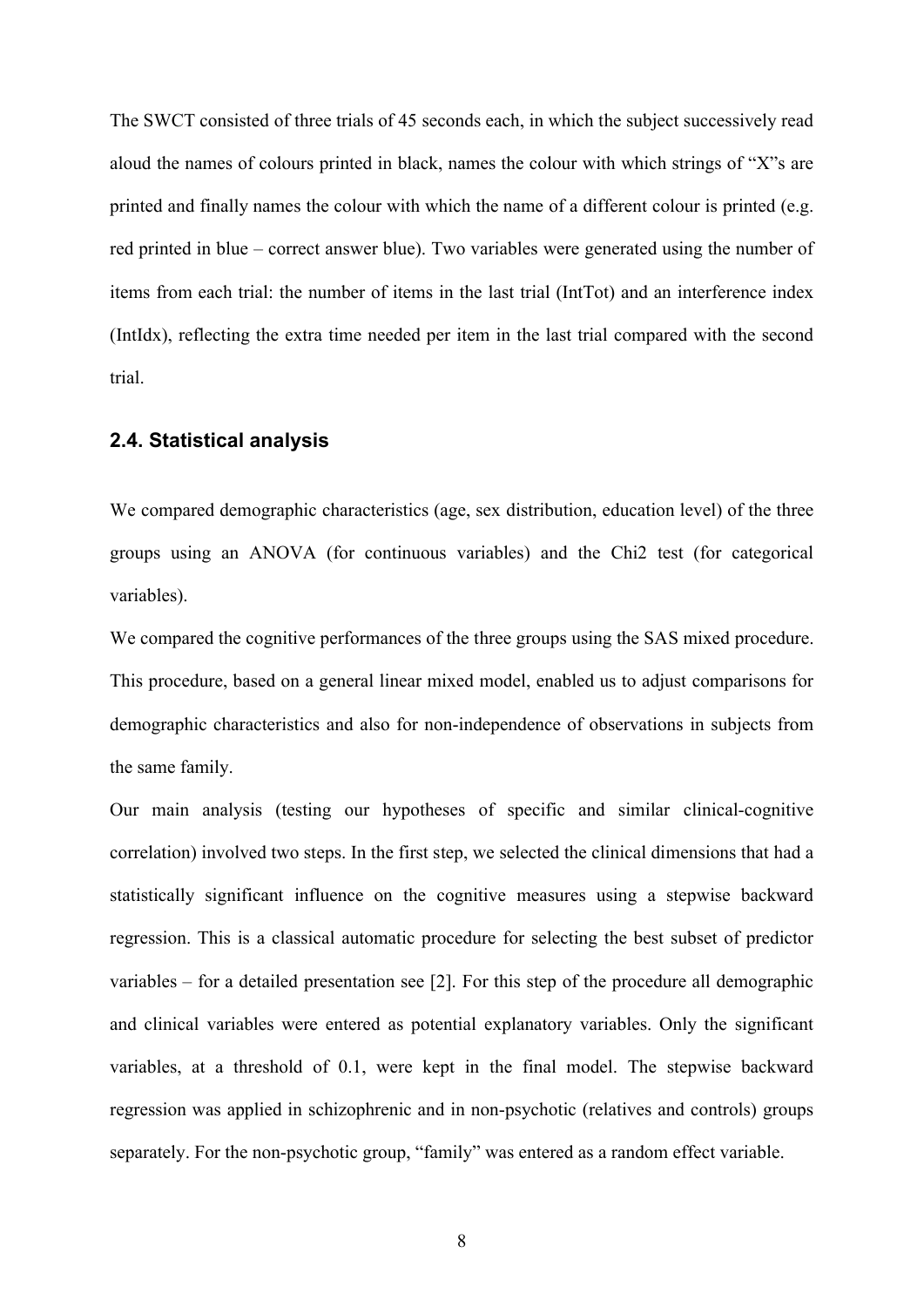Analyzing the two non-psychotic groups together limited the number of statistical tests (and thus the risk of false positive findings) and augmented the sample size (thus the statistical power). We used this procedure, as we did not expected different correlations within the two non-psychotic groups.

Then, we calculated partial correlations between clinical and cognitive variables for all the significant associations identified in step I. If needed, the correlation sign was changed so that negative correlations always reflected poorer cognitive performance in more symptomatic subjects.

When significant correlations were observed in the combined group, we also calculated the correlations in each non-psychotic group.

All statistical analyses were generated using SAS software, Version 9 of the SAS System for Windows (Copyright © 2002-2003 by SAS Institute Inc., Cary, NC, USA).

## *3. Results*

A total of 133 subjects (54 schizophrenic subjects, 37 of their first degree relatives and 42 controls) were included in this study. Their demographic and clinical characteristics are summarized in Table 2. There were significant differences between groups for all demographic variables, mainly due to the schizophrenic group being younger, less educated and with a larger proportion of male subjects.

#### **Insert Table 2**

The results of cognitive testing in the three groups are presented in Table 3.

#### **Insert Table 3**

In schizophrenic subjects, 4 cognitive variables (CR from the SMT, the two variables from the SWCT and Swi from the VF) showed significant association with clinical dimensions.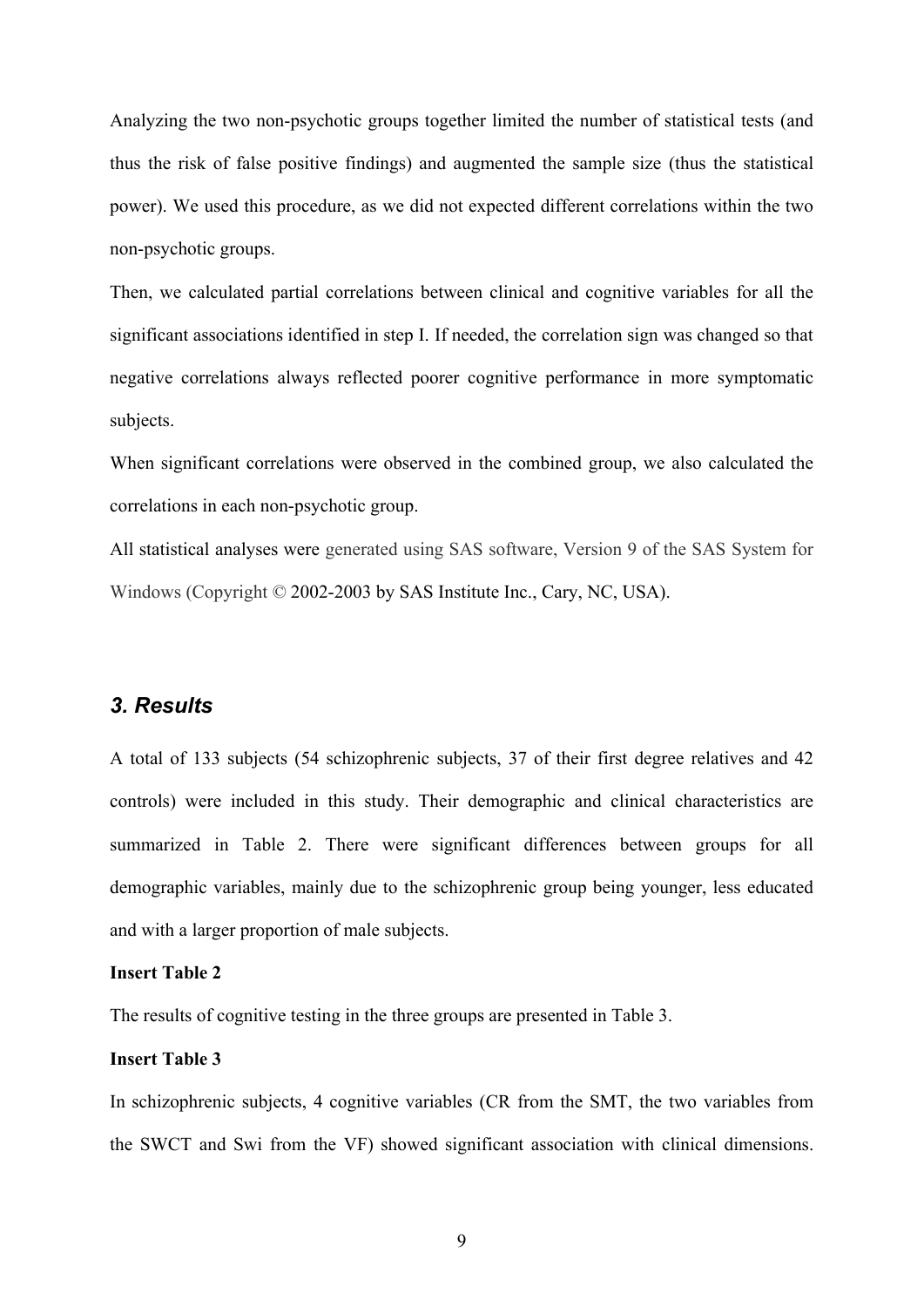Partial correlations showed that for all these variables better results were associated with less negative symptoms. The total number of items in the last trial (interference condition) of the SWCT was also negatively correlated with the disorganisation dimension.

Only three cognitive variables were significantly related to clinical dimensions in nonpsychotic subjects and all these variables were derived from the VF test. The total number of items and Clust were both positively correlated with the disorganisation dimension (i.e. subjects with greater disorganisation scores had better results). In contrast, Swi was negatively correlated with the negative dimension.

All significant clinical-cognitive correlations are presented in Table 4.

When correlations were calculated separately in controls and relatives the results (not shown) remained essentially the same. Correlations were in the same direction as those in the pooled samples, and their values were similar to those in the combined group (between 0.26 and 0.46).

Because some authors calculated the raw (un-partialled) correlations between the cognitive variables and clinical dimensions we also calculated them to allow comparisons. Using this procedure we obtained similar results.

In non-psychotic subjects the same three correlations (involving variables from the VF) reached statistical significance (all three correlations greater than .25). All other correlations were less than .25 and did not approach significance (P>.1).

In schizophrenic subjects only correlations between the negative dimension and the variables from the Stroop test and number of switches in the VF test remained greater than .25 and reached statistical significance. All other correlations were less than .25 and did not approach significance  $(P>1)$ . (Detailed results available on request)

#### **Insert Table 4**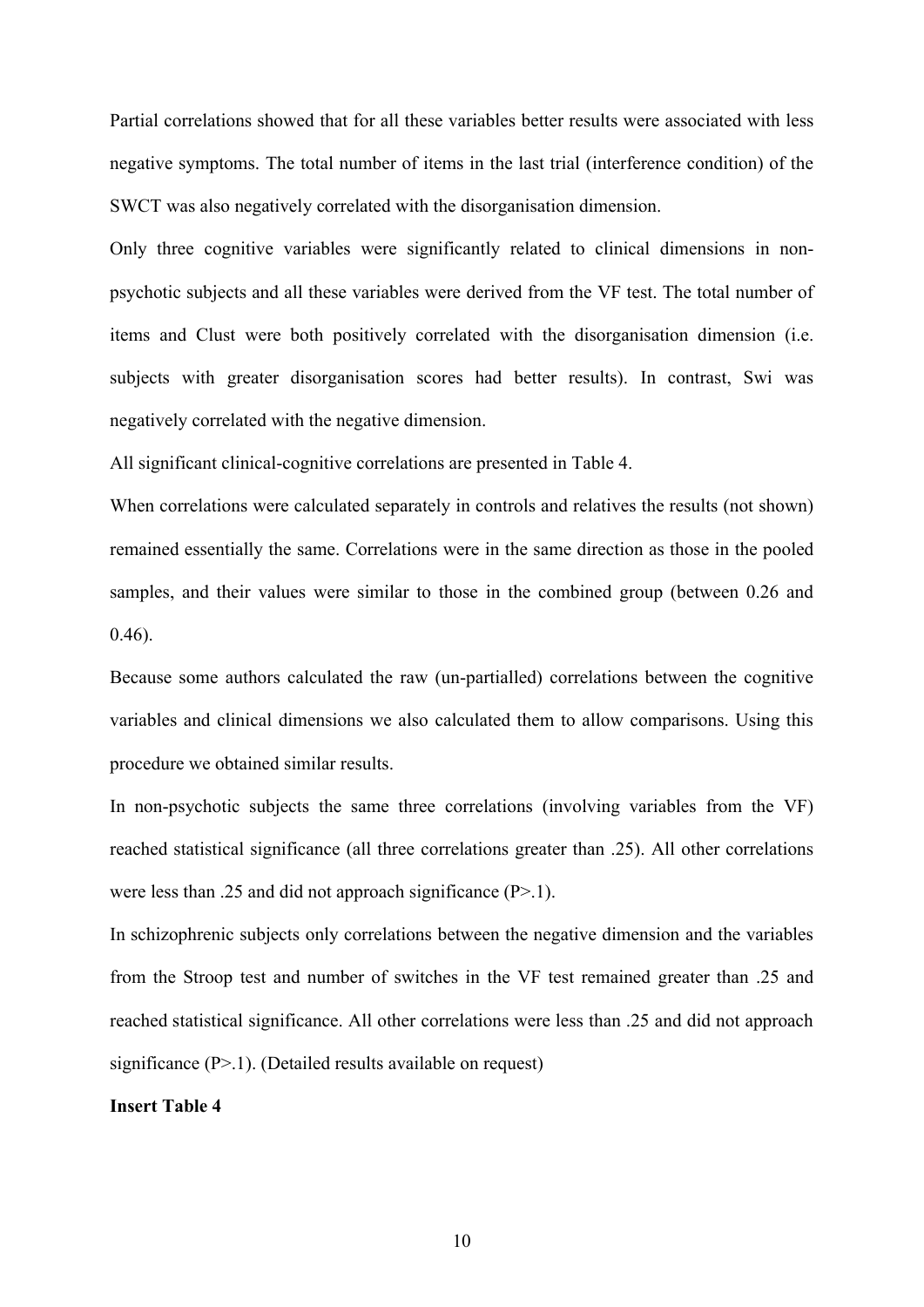### *4. Discussion*

Our first hypothesis was that specific correlations exist between cognitive variables and clinical dimensions. In schizophrenic patients, our results lend partial support to this hypothesis as significant negative correlations were observed between the total number of items in the SCWT and disorganisation, and also between one of the variables reflecting VF performance (Swi) and the negative dimension.

However, no significant correlation was found between the positive dimension and performance with the SMT. Our results contrast those from several other studies that found significant correlation between the SMT deficits and the positive dimension [6] or individual positive symptoms [5, 21]. However there are also reports of results similar to those obtained in the present study. Vinogradov et al. [37] found that SMT errors were not associated with positive symptoms and were only weakly related to negative symptoms. Important differences in the characteristics of the SMT used (e.g. time between generation and recognition phases, difficulty of the task, etc.) and the clinical state of subjects included (chronic or acute, stable or not etc.) make comparison between studies difficult [10]. However, most previous studies did not investigate correlations with the negative dimension. Furthermore, with the exception of the Vinogradov et al. study [36], most studies investigating the negative dimension were based on a dichotomous (positive-negative) model for schizophrenic symptomatology, thus differing from the trichotomous model used in this study.

In contrast to our hypothesis of particular clinical-cognitive correlation, the negative dimension appears to be linked to a more general cognitive impairment showing negative correlations with performances in all three tests. This last finding (the fact that general cognitive deficit was associated with the negative dimension) is consistent with results from several previous studies [17].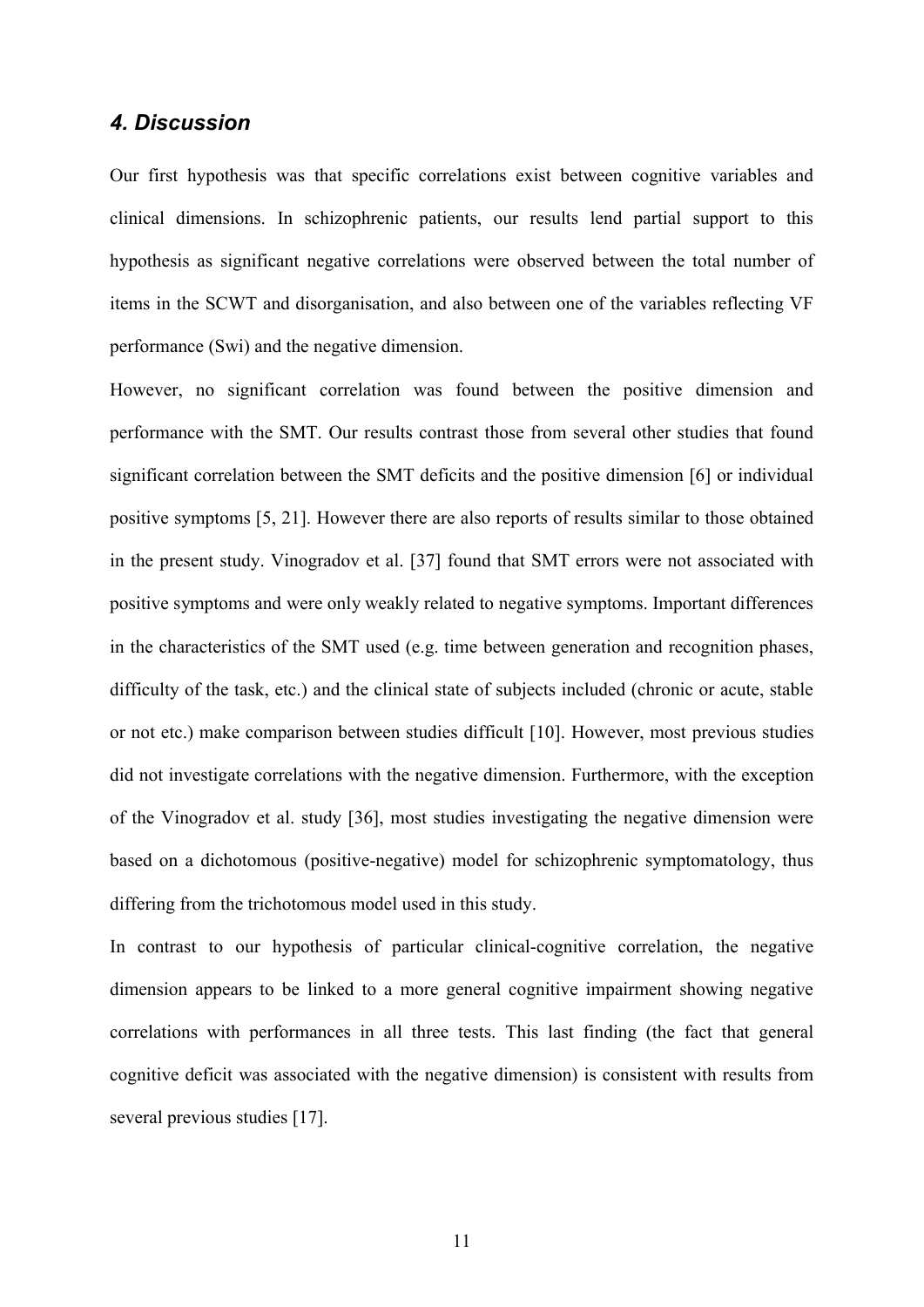One possible explanation for this pattern of results (significant correlations with the negative dimension that contrast with the paucity or absence of correlations with the positive and disorganised dimensions) is that the negative dimension is more stable than the other two. For clinical dimensions that show marked temporal variation, the SSPI (which is scored based on the previous week's symptoms) reflects neither the clinical state at the time of testing nor a more general, trait-like characteristic that could, for example, be derived from life-time assessments. The choice of the time frame is clearly of little importance in the case of more stable clinical dimensions (like the negative dimension).

Various populations of subjects (for example patients with chronic and stable positive and disorganised symptoms) should be studied to overcome this potential limitation. Another option, which was used in this study, is to study healthy subjects in which schizotypal traits (i.e. stable measures) are used for the clinical assessment.

Results in the group of non-psychotic subjects were not consistent with our initial hypothesis. In particular, no correlation was found between measurements from the SMT and SCWT and the clinical dimensions.

To our knowledge this is the first study to explore, in non-psychotic subjects, the correlation between schizotypal dimensions and a source monitoring performances. A possible explanation for our negative findings is the low mean scores and limited variation in the schizotypal dimensions in our sample. Further studies, in populations showing greater variations in scores of schizotypal dimensions, in particular of positive dimension (e.g. subjects with schizotypal personality disorder), are needed to further explore the presence of such correlations.

In the sample of non-psychotic subjects, the correlation between the number of switches in the VF test and the negative dimension of schizotypy was the only result consistent with our initial hypothesis.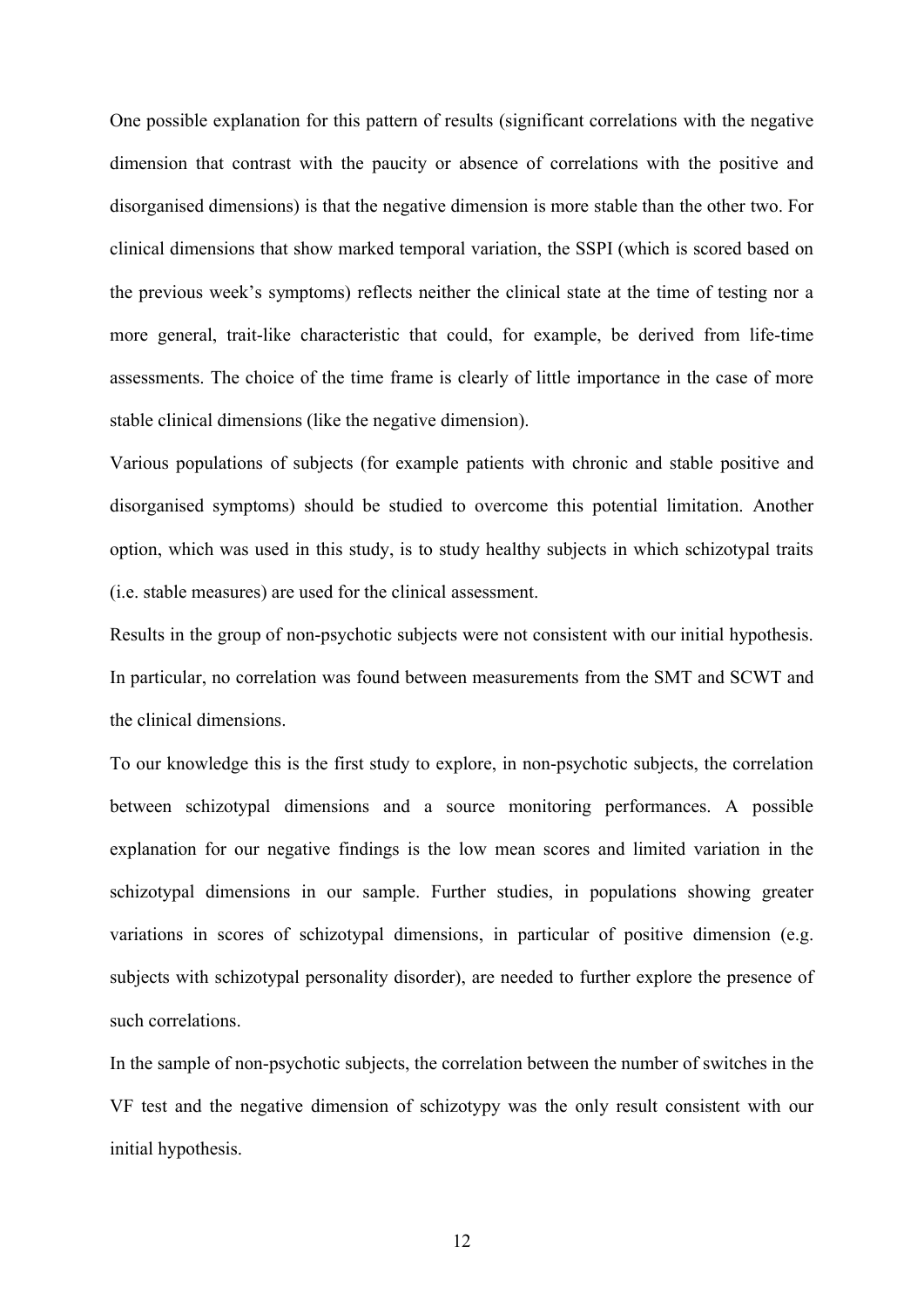An unexpected finding was the positive correlation between disorganisation and both the Clust and the number of total items in VF, i.e. better performances in subjects with greater disorganisation scores. In our study, the "disorganisation dimension" in the SPQ equated to the "odd speech" trait, which is mainly derived from items that are used to assess poor speech organisation. Several previous studies have suggested that speech or thought disorder (TD) in schizophrenic [15] or normal subjects [29] result from an excessive automatic spreading of activation in semantic networks. Our results suggest a similar hypothesis, in which excessive automatic (thus rapid) associations promote large clusters and a greater number of items in the VF but at the same time lessen the logical organisation of speech. Furthermore, functional neuroimaging studies suggest that specific abnormalities are present in the temporal regions of schizophrenic patients with TD [23]; the temporal region is also the region implicated in the clustering (but not in the switching) process of VF. This also suggests that thought/speech abnormalities and the clustering process are linked.

We also hypothesised that similar correlations exist in the two populations studied.

Only one correlation, between the negative dimension and the number of switches in VF was similar in the two populations. This correlation was consistent with our initial hypotheses. However, as discussed previously, in the sample of schizophrenic subjects, the negative dimension was associated with poor results in all tests, leading to significant, negative correlations with almost half of the cognitive measures used in this study. Thus, unless these findings are reproduced in future studies, the possibility that in our study similar correlations were observed by chance cannot be excluded.

The disorganisation dimension showed different correlations in the two samples. Several differences in the clinical measures used in the two groups may explain these differences. One difference already mentioned is that the SSPI explores the clinical state, whereas the SPQ explores stable traits. Another difference is that the SSPI is based on clinician's assessment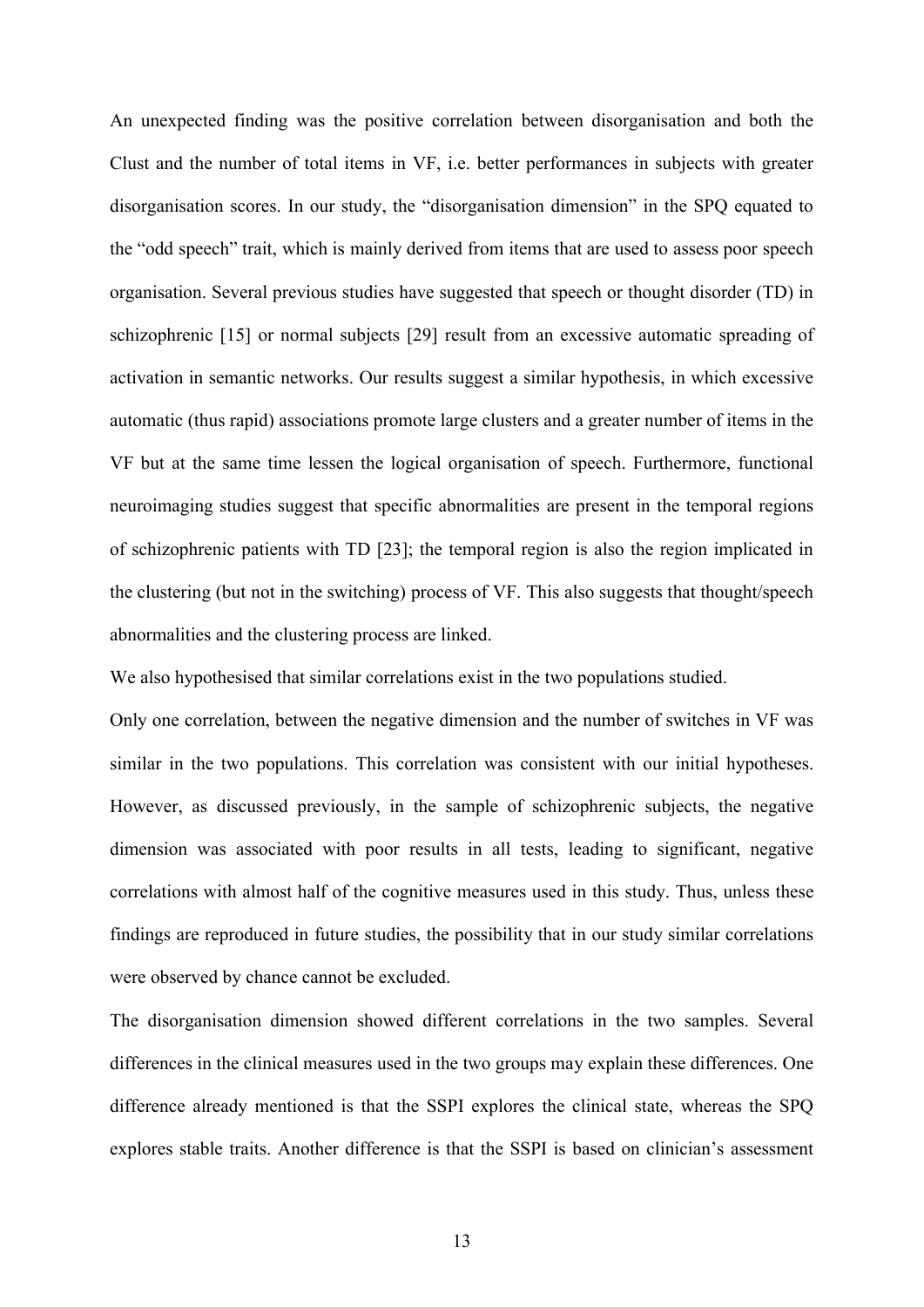although the SPQ is based on self-report. Probably, a more important difference is that impaired attention, an item that usually enters into the composition of disorganisation, is not explored by the SPQ. This may explain why the SCWT measurements did not correlate with the SPQ dimension of disorganisation.

Thus, to explore whether similar correlations exist with schizotypal traits and with psychotic symptoms, greater effort must be devoted to developing parallel assessments (i.e. containing similar items) for schizophrenic and schizotypal symptoms.

## *4. Conclusion*

Our study lent partial support to our initial hypothesis of specific correlations between schizophrenic dimensions and cognitive performances but did not support the existence of similar correlations in schizophrenic and non-psychotic subjects. Before our initial hypotheses can be rejected (or validated), several limitations of the present study must be addressed in further research.

The association between Clust and measures of poorer speech organisation in non-psychotic subjects was not initially hypothesised. Thus, although this result is in line with prior findings linking thought disorder and excessive automatic spreading of activation in semantic networks, it needs also to be validated in further studies.

## *Acknowledgements*

This research was supported by grants from INSERM and "Délégation à la Recherche Clinique de l'AP-HP" (PHRC AOM 98152). A.S. and A.M. received grants from the "Fondation pour la Recherche Médicale".

We thank M.J. Pereira-Gomes and E. Abadie for technical assistance.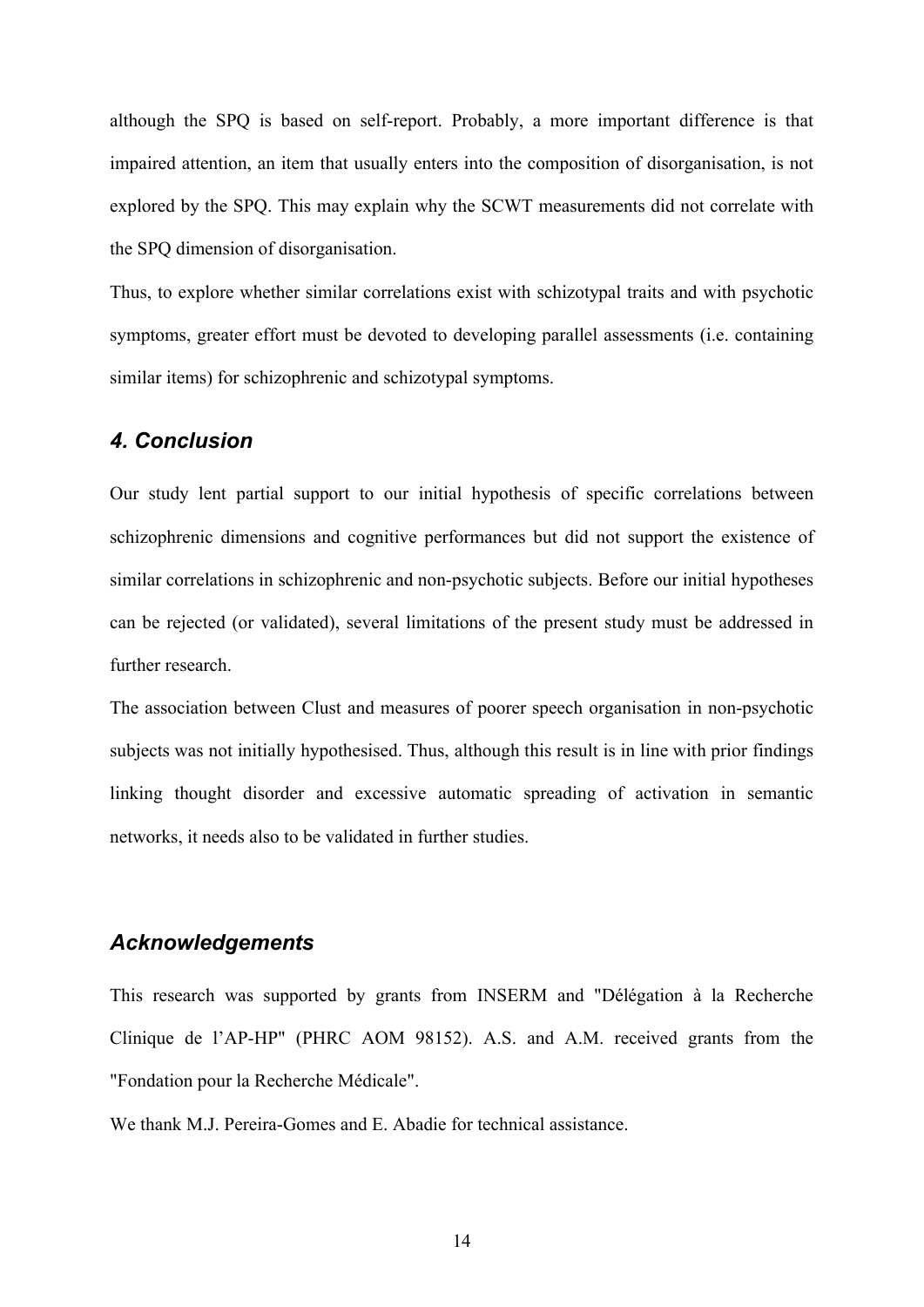## *References*

- [1] American Psychiatric Association. Diagnostic and Statistical Manual of Mental Disorders, Fourth Edition. Washington, DC: American Psychiatric Association; 1994.
- [2] Armitage, P., Berry, G., Matthews J.N.S. Statistical methods in medical research, 4<sup>th</sup> ed. Blackwell Science, Oxford; 2002.
- [3] Baxter RD, Liddle PF. Neuropsychological deficits associated with schizophrenic syndromes. Schizophr Res 1998; 30(3):239-49.
- [4] Bech P, Bolwig TG, Kramp P, Rafaelsen OJ. The Bech-Rafaelsen Mania Scale and the Hamilton Depression Scale. Acta Psychiatr Scand 1979;59(4):420-30.
- [5] Brébion G, Amador X, David A, Malaspina D, Sharif Z, Gorman JM. Positive symptomatology and source monitoring failure in schizophrenia: an analysis of symptom-specific effects. Psychiatry Res 2000;95(2):119-31.
- [6] Brébion G, Gorman JM, Amador X, Malaspina D, Sharif Z. Source monitoring in schizophrenia: characterisation and associations with positive and negative symptomatology. Psychiatry Res 2002;112(1):27-39.
- [7] Brekke JS, Raine A, Thomson C. Cognitive and psychophysiological correlates of positive, negative, and disorganized symptoms in the schizophrenia spectrum. Psychiatry Res. 1995; 57(3):241-50.
- [8] Dibben CR, Rice C, Laws K, McKenna PJ. Is executive impairment associated with schizophrenic syndromes? A meta-analysis. Psychol Med. 2008; 30:1-12. [Epub ahead of print]
- [9] Dinn WM, Harris CL, Aycicegi A, Greene P, Andover MS. Positive and negative schizotypy in a student sample: neurocognitive and clinical correlates. Schizophr Res 2002;56(1-2):171-85.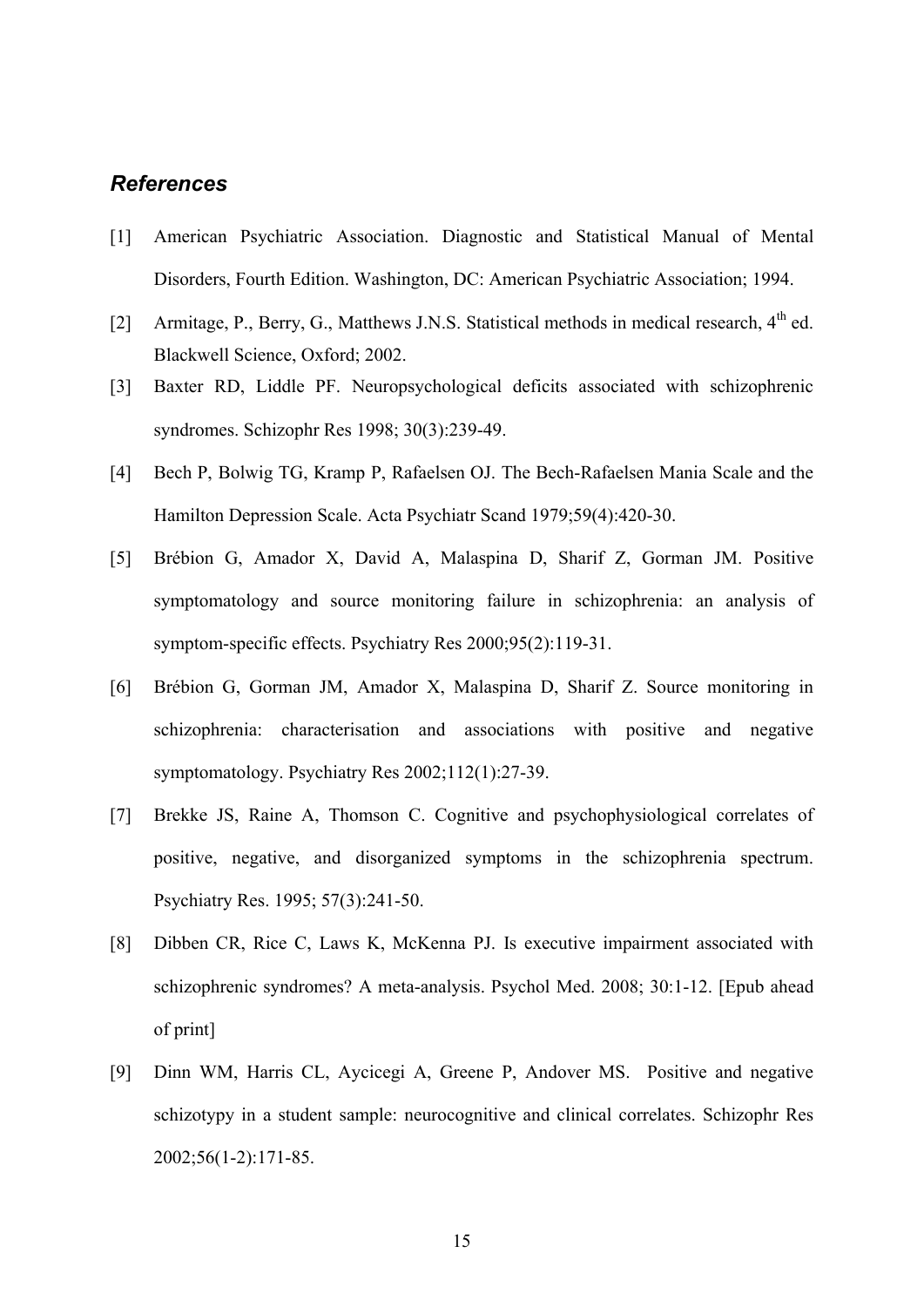- [10] Ditman T, Kuperberg GR. A source-monitoring account of auditory verbal hallucinations in patients with schizophrenia. Harv Rev Psychiatry 2005;13(5):280-99.
- [11] Dumas P, Bouafia S, Gutknecht C, Saoud M, Dalery J, d'Amato T. Validation de la version française du questionnaire de personnalité schizotypique de Raine - approche catégorielle et dimensionnelle des traits de personnalité schizotypique dans une population d'étudiants. Encéphale 2000;26(5):315-22.
- [12] Franck N, Rouby P, Daprati E, Dalery J, Marie-Cardine M, Georgieff N. Confusion between silent and overt reading in schizophrenia. Schizophrenia Res 2000;41(2):357- 64.
- [13] Frith CD. The cognitive neuropsychology of schizophrenia. Lawrence Erlbaum. Hove.
- [14] Good KP, Rabinowitz J, Whitehorn D, Harvey PD, DeSmedt G, Kopala LC. The relationship of neuropsychological test performance with the PANSS in antipsychotic naïve, first-episode psychosis patients. Schizophr Res 2004;68(1):11-9.
- [15] Gouzoulis-Mayfrank E, Voss T, Mörth D, Thelen B, Spitzer M, Meincke U. Semantic hyperpriming in thought-disordered patients with schizophrenia: state or trait?--a longitudinal investigation. Schizophr Res 2003;65(2-3):65-73.
- [16] Grube BS, Bilder RM, Goldman RS. Meta-analysis of symptom factors in schizophrenia. Schizophr Res 1998;31(2-3):113-20.
- [17] Harvey PD, Koren D, Reichenberg A, Bowie CR. Negative symptoms and cognitive deficits: what is the nature of their relationship? Schizophr Bull 2006;32(2):250-8.
- [18] Heydebrand G, Weiser M, Rabinowitz J, Hoff AL, DeLisi LE, Csernansky JG. Correlates of cognitive deficits in first episode schizophrenia. Schizophr Res 2004;68(1):1-9.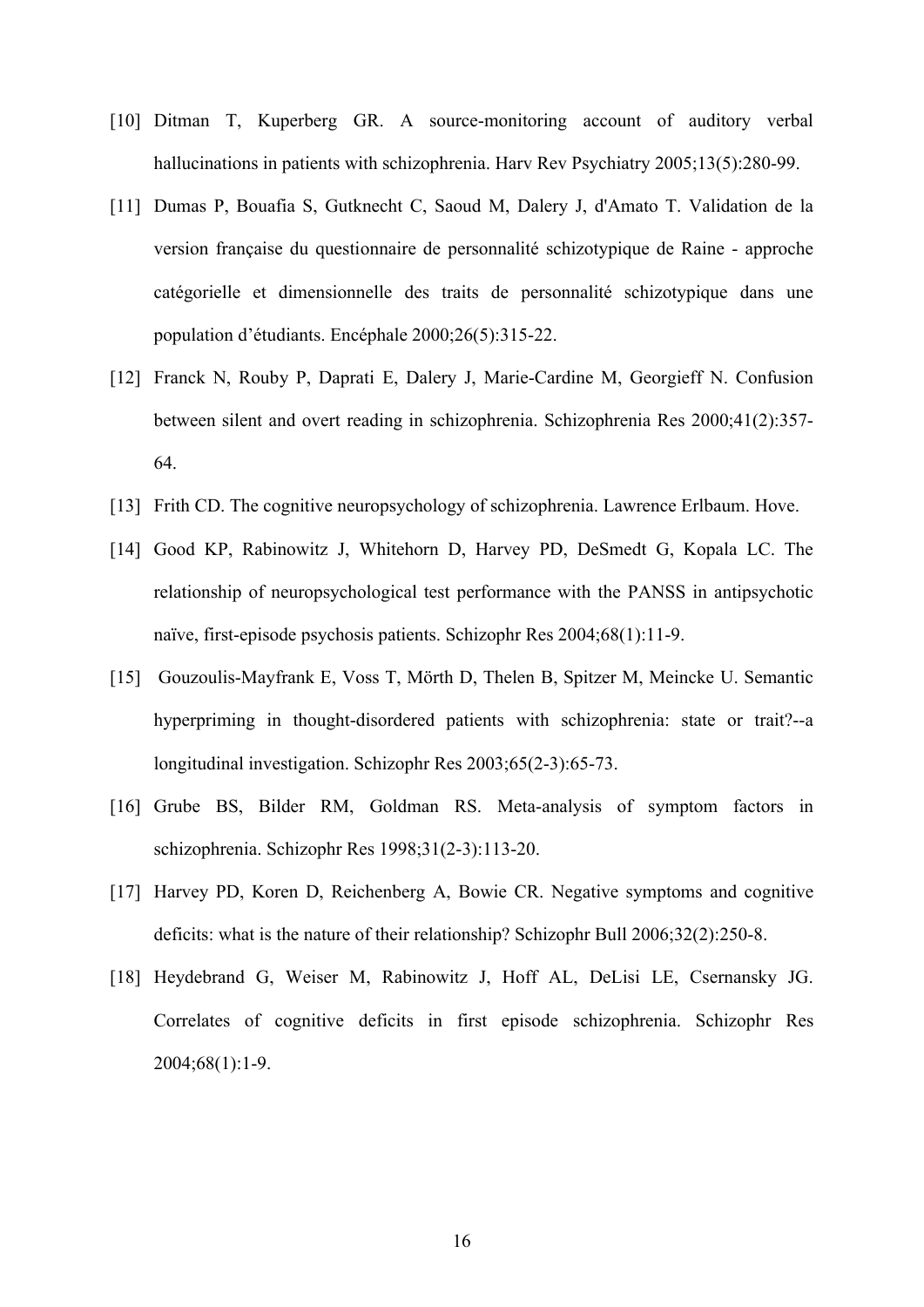- [19] Houenou J, Szöke A, Méary A, Loze J-Y, Mathieu F, Leboyer M, et al. Psychometric properties of the French version of the Signs and Symptoms of Psychotic Illness (SSPI) scale. Encéphale 2007;33(5):744-50.
- [20] Howanitz E, Cicalese C, Harvey PD. Verbal fluency and psychiatric symptoms in geriatric schizophrenia. Schizophr Res 2000;42(3):167-9.
- [21] Keefe RSE, Arnold MC, Bayen UJ, McEvoy JP, Wilson WH. Source monitoring deficits for self-generated stimuli in schizophrenia: multinomial modelling of data from three sources. Schizophr Res 2002;57(1):51-67.
- [22] Kerns JG. Schizotypy facets, cognitive control, and emotion. J Abnorm Psychol 2006;115(3):418-27.
- [23] Kircher TT, Liddle PF, Brammer MJ, Williams SC, Murray RM, McGuire PK. Reversed lateralization of temporal activation during speech production in thought disordered patients with schizophrenia. Psychol Med 2002;32(3):439-49.
- [24] Liddle PF, Morris DL. Schizophrenic syndromes and frontal lobe performance. Br J Psychiatry 1991;158(3):340-5.
- [25] Liddle PF, Ngan ETC, Duffield G, Kho K, Warren AJ. Signs and Symptoms of Psychotic Illness (SSPI): a rating scale. Br J Psychiatry 2002;180(1):45-50.
- [26] Liddle PF. Schizophrenic syndromes, cognitive performance and neurological dysfunction. Psychol Med 1987;17(1):49-57.
- [27] Maxwell ME. Family Interview for genetic Studies. Clinical Neurogenetic Branch, Intramural Research Program, NIMH;1992.
- [28] Montgomery SA, Asberg M. A new depression scale designed to be sensitive to change. Br J Psychiatry 1979;134(4):382-9.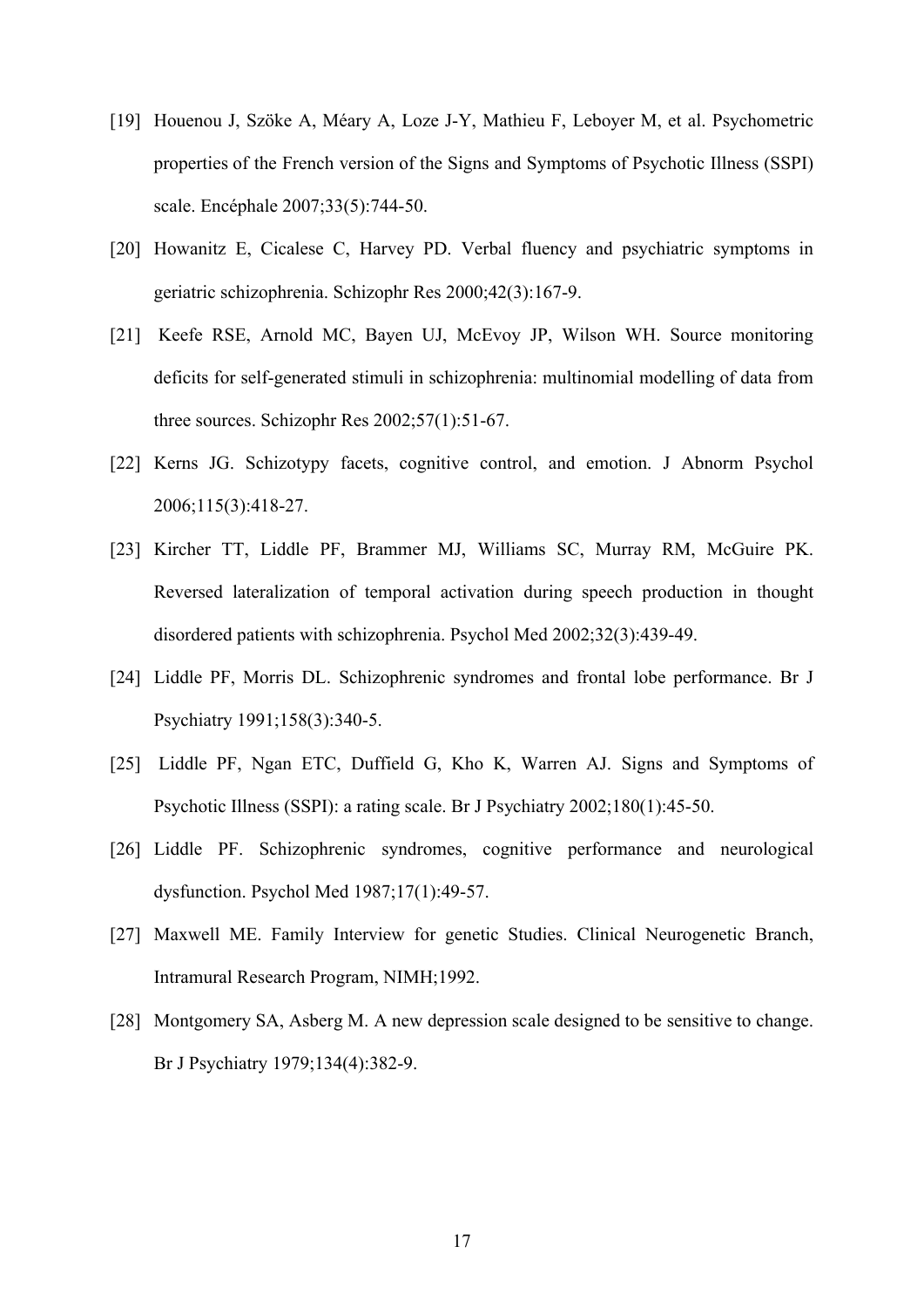- [29] Moritz S, Andresen B, Domin F, Martin T, Probsthein E, Kretschmer G, et al. Increased automatic spreading activation in healthy subjects with elevated scores in a scale assessing schizophrenic language disturbances. Psychol Med 1999;29(1):161-70.
- [30] Nurnberger JIJr, Blehar MC, Kaufmann CA, York-Cooler C, Simpson SG, Harkavy-Friedman J, et al. Diagnostic interview of genetic studies. Rationale, unique features and training. NIMH Genetics Initiative. Arch Gen Psychiatry 1994;51(11):849-59.
- [31] Preisig M, Fenton BT, Matthey ML, Berney A, Ferrero F. Diagnostic interview for genetic studies (DIGS): inter-rater and test-retest reliability of the French version. Eur Arch Psychiatry Clin Neurosci 1999;249(4):174-9.
- [32] Raine A. The SPQ: a scale for the assessment of schizotypal personality based on DSM III R criteria. Schizophr Bull 1991;17(4):555-64.
- [33] Rocca P, Castagna F, Marchiaro L, Rasetti R, Rivoira E, Bogetto F. Neuropsychological correlates of reality distortion in schizophrenic patients. Psychiatry Res.;145:49-60.
- [34] Suhr JA, Spitznagel MB. Factor versus cluster models of schizotypal traits. II: relation to neuropsychological impairment. Schizophr Res 2001; 52(3):241-50.
- [35] Torres IJ, O'Leary DS, Andreasen NC. Symptoms and interference from memory in schizophrenia: evaluation of Frith's model of willed action. Schizophr Res. 2004; 69:35- 43.
- [36] Troyer AK, Moscovitch M, Winocur G. Clustering and switching as two components of verbal fluency: evidence from younger and older healthy adults. Neuropsychology 1997;11(1):138-46.
- [37] Vinogradov S, Willis-Shore J, Poole JH, Marten E, Ober BA, Shenaut GK. Clinical and neurocognitve aspects of source monitoring errors in schizophrenia. Am J Psychiatry 1997;154(11):1530-7.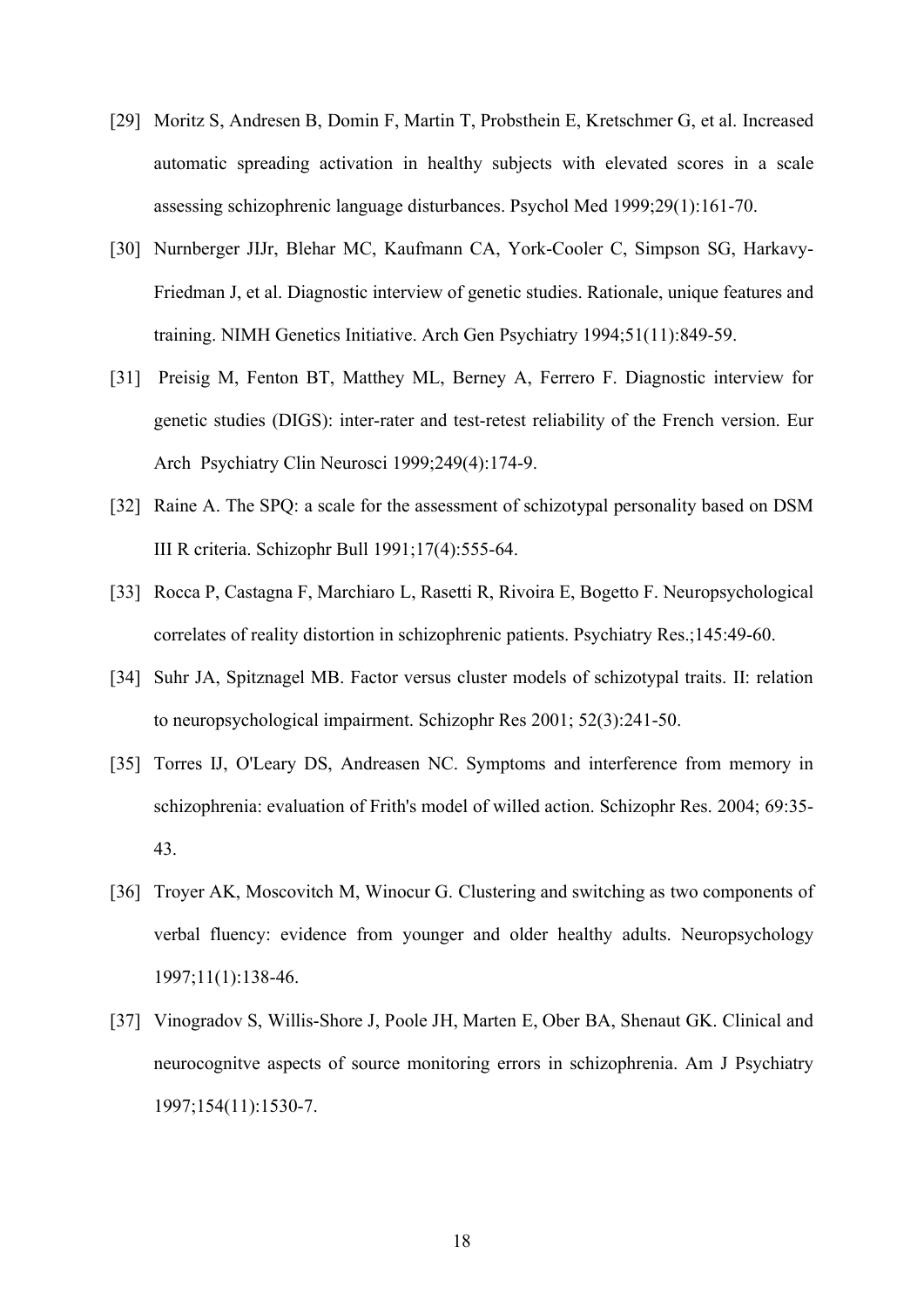[38] Vollema MG, Postma B. Neurocognitive correlates of schizotypy in first degree relatives of schizophrenia patients. Schizophr Bull 2002;28(3):367-77.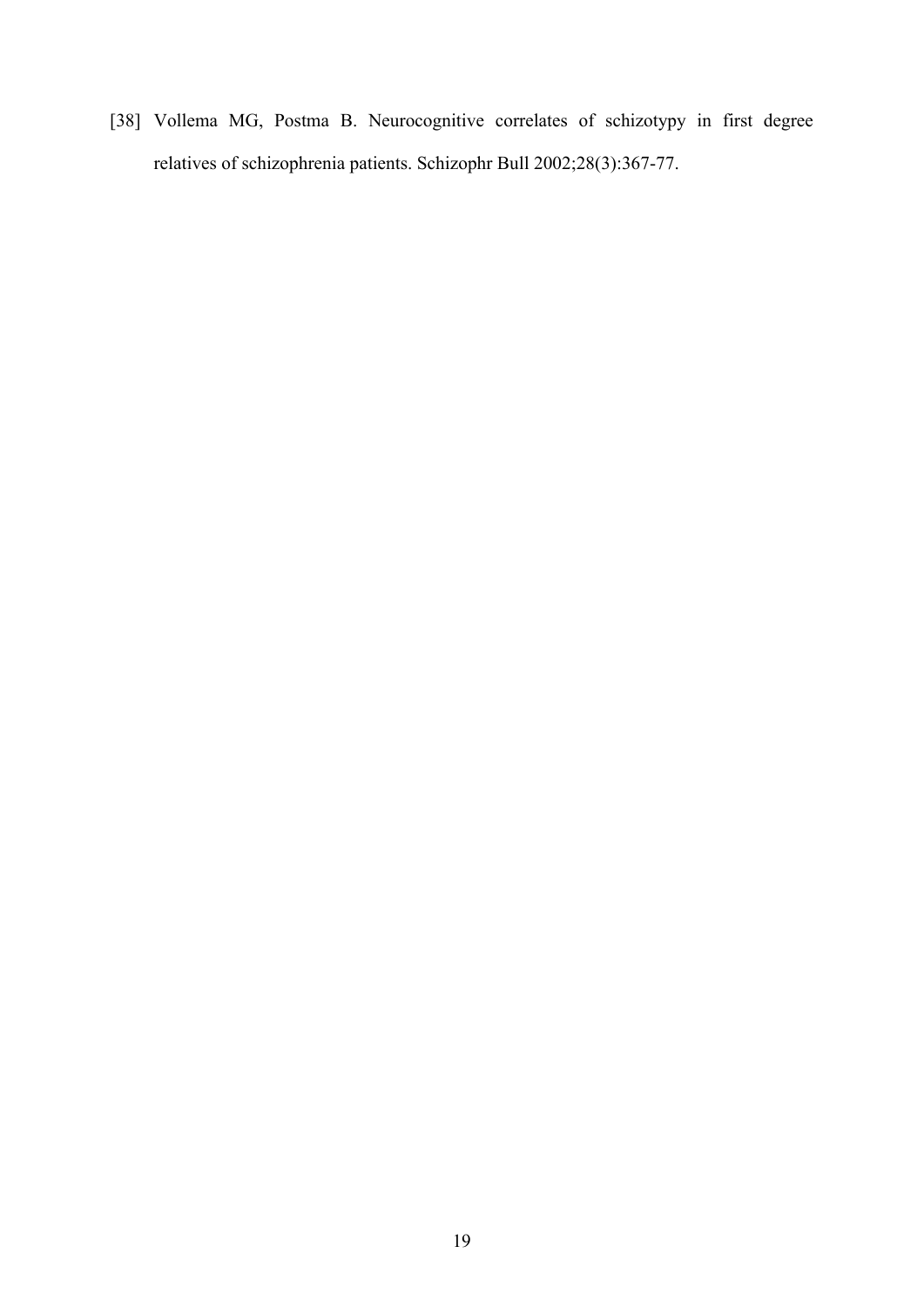|                        | <b>SSPI</b>                               | <b>SPQ</b>                                     |
|------------------------|-------------------------------------------|------------------------------------------------|
|                        | Hallucinations                            | Unusual perceptual experiences                 |
| Positive               | Delusions                                 | Magical thinking                               |
|                        |                                           | Ideas of reference                             |
|                        | Flat affect                               | Constricted affect                             |
| Negative               | Poverty of speech                         | Social anxiety                                 |
|                        | Underactivity                             | No close friends                               |
| Disorganisation        | Thought form disorder                     | Odd speech                                     |
|                        | Impaired attention                        |                                                |
| Excluded items (items  | Peculiar behaviour (Exc/Dis) <sup>a</sup> | Odd behaviour (Dis/Pos) <sup>a</sup>           |
| that load on different | Inappropriate affect $(Dis/Pos)^a$        | Paranoid ideation (Pos & Neg/Pos) <sup>a</sup> |
| dimensions in the      | Anhedonia (Neg/Dep) <sup>a</sup>          |                                                |
| validation studies)    |                                           |                                                |

## **Table 1**. The structure of the clinical dimensions used in our study

<sup>a</sup> Dimension(s) on which the item loaded in the English version/ Dimension(s) on which the item loaded in the French version (Pos = Positive Dimension, Neg = Negative Dimension, Dis  $=$  Disorganisation, Exc  $=$  Psychomotor Excitation, Dep  $=$  Depressive Dimension)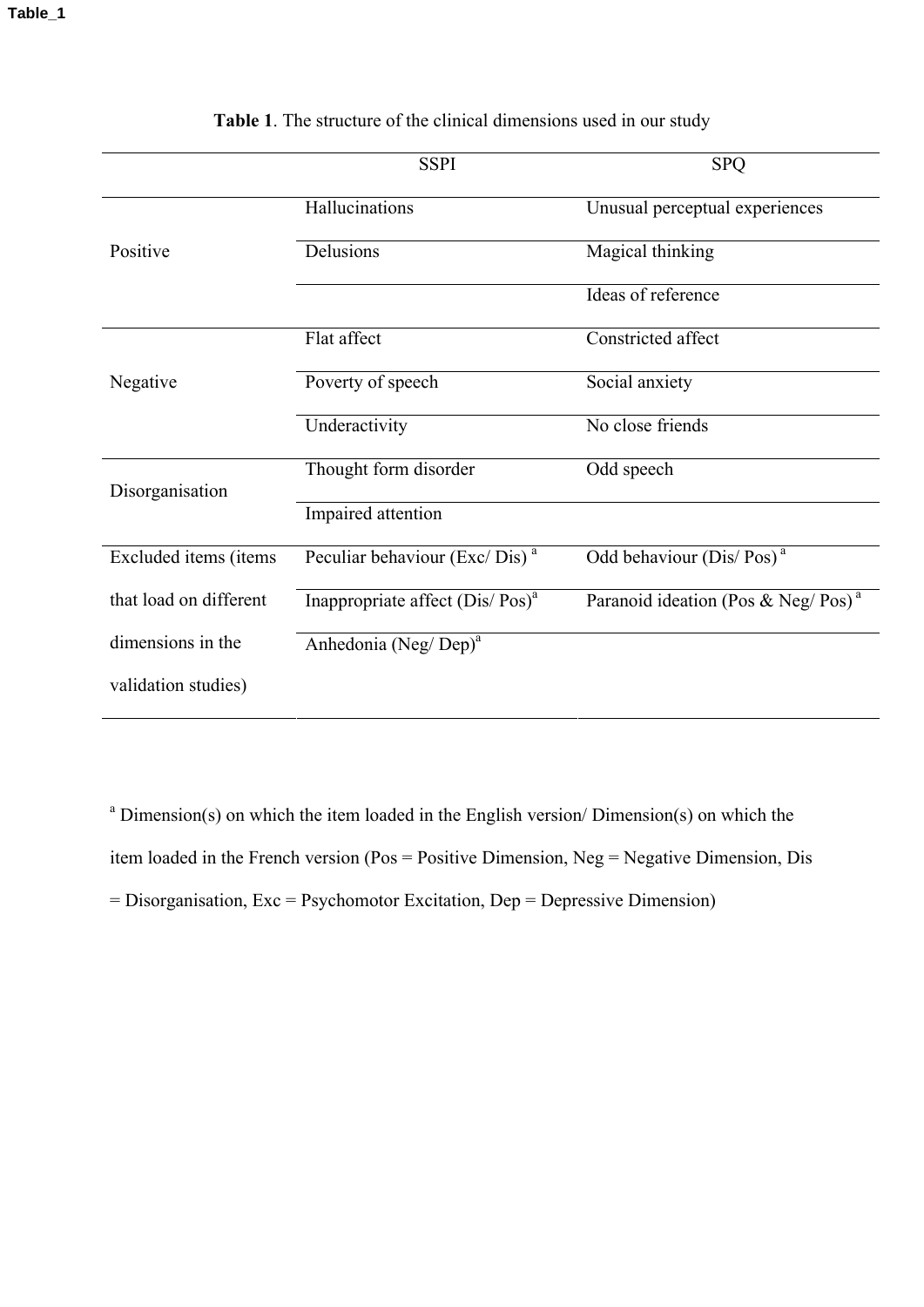|                                         |                 | Schizophrenic           | Relatives               | Normal Controls                     |  |
|-----------------------------------------|-----------------|-------------------------|-------------------------|-------------------------------------|--|
|                                         |                 | subjects                |                         |                                     |  |
| N                                       |                 | 54                      | 37                      | 42                                  |  |
| Age [Mean $(SD)$ ] <sup>a</sup>         |                 | 33.83 (9.53)            | 45.68 (12.57)           | 41.5 (13.46)                        |  |
| Sex M [N $(\frac{9}{6})$ ] <sup>b</sup> |                 | 39 (72.22)              | 18 (48.65)              | 22 (52.38)                          |  |
| High School $[N(\%)]$ <sup>c</sup>      |                 | 20 (37.04)              | 29 (78.38)              | 35 (83.33)                          |  |
| Clinical                                | Positive        | 2.57(2.47)              | 1.49(1.87)              | 1.90(2.18)                          |  |
| dimensions                              |                 | [Max <sup>d</sup> = 8]  | [Max <sup>d</sup> = 25] | [Max <sup>d</sup> = 25]             |  |
| [Mean $(SD)$ ]                          | Negative        | 3.16(3.08)              | 4.03(4.00)              | 4.31(3.65)                          |  |
|                                         |                 | [Max <sup>d</sup> = 12] | [Max <sup>d</sup> = 25] | [Max <sup>d</sup> = 25]             |  |
|                                         | Disorganisation | 1.56(1.59)              | 1.46(1.79)              | 1.95(2.17)                          |  |
|                                         |                 | [Max <sup>d</sup> = 8]  | [Max <sup>d</sup> = 9]  | [Max <sup><math>d = 9</math>]</sup> |  |

## **Table 2** Clinical and demographical variables in the three groups of subjects

<sup>a</sup> significant differences  $[F(2) = 12.01, P \le 0.0001]$ 

<sup>b</sup> significant differences  $[Chi2 (2) = 6.31, P = 0.004]$ 

 $c$  significant differences [*Chi2* (2) = 26.86, *P* < 0.0001]

 $d$  Max = total number of items for the dimension = maximum score;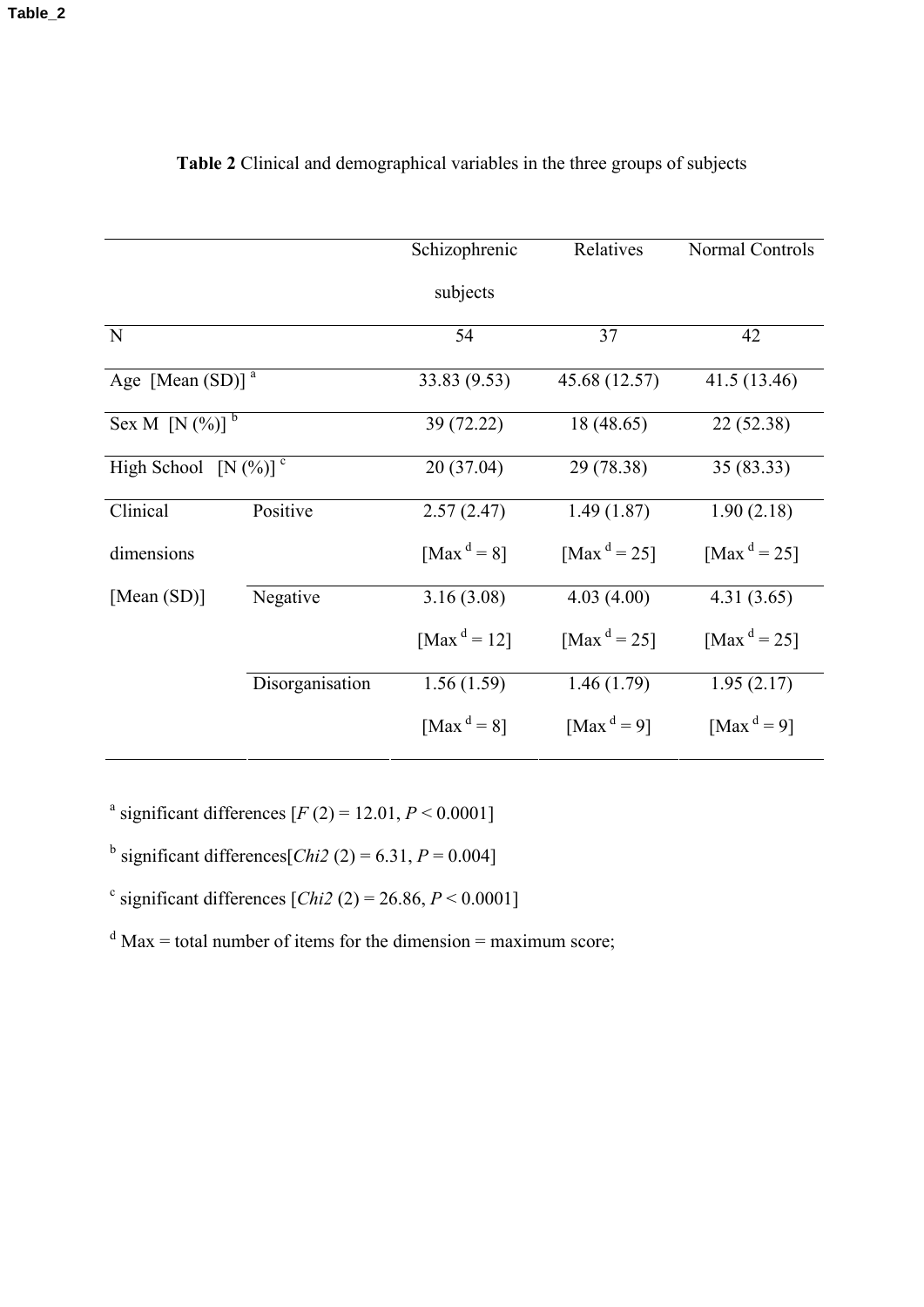## **Table 3** Results of the **c**ognitive assessment in the three groups

|                |                                 | Schizophrenic                    | Relatives          | Normal       | F(2)        |  |
|----------------|---------------------------------|----------------------------------|--------------------|--------------|-------------|--|
|                |                                 | Subjects                         |                    | Controls     | (P)         |  |
| Source         | <b>Total Correct</b>            | $29.04\ (\overline{6.81})^{b,d}$ | 31.68 (4.52)       | 32.71 (5.30) | 7.36(0.003) |  |
| Monitoring     | False Alarms                    | 3.06 $(4.10)^c$                  | 2.03(1.98)         | 2.83(2.87)   | 3.90(0.03)  |  |
|                | [Mean (SD)] Self Discrimination | 6.13 $(1.81)^a$                  | 6.92(1.14)         | 7.02(1.00)   | 2.61(0.09)  |  |
|                | <b>External Bias</b>            | 4.26(3.70)                       | 4.11(3.21)         | 4.90(3.88)   | 1.66(0.21)  |  |
| Stroop test    | Total items                     | 34.56 $(9.20)^{b,d}$             | 41.76 $(8.57)^a$   | 47.67        | 21.73       |  |
| [Mean $(SD)$ ] |                                 |                                  |                    | (10.05)      | (<0.0001)   |  |
|                | Interference Score              | $0.67(0.50)^{b,c}$               | 0.47(0.19)         | 0.43(0.18)   | 5.55(0.02)  |  |
| Verbal         | Total items                     | 24.39 $(8.58)^{b}$               | 29.24 $(8.65)^{a}$ | 33.90        | 5.08(0.01)  |  |
| Fluency        |                                 |                                  |                    | (10.77)      |             |  |
|                | [Mean (SD)] Number of switches  | 11.28(4.11)                      | 12.32(4.45)        | 12.31(3.56)  | 0.07(0.92)  |  |
|                | Number of clustered             | $15.02(7.38)^{a}$                | $18.14(7.51)^{a}$  | 22.40 (9.88) | 4.47(0.23)  |  |
|                | items                           |                                  |                    |              |             |  |

<sup>a</sup>  $P < 0.05$  compared to controls;

 $P = 0.005$  (significance threshold after Bonferoni correction for 10 comparaisons)

compared to controls;

 $\degree P$  < 0,05 compared to relatives;

 $P = 0.005$  compared to relatives;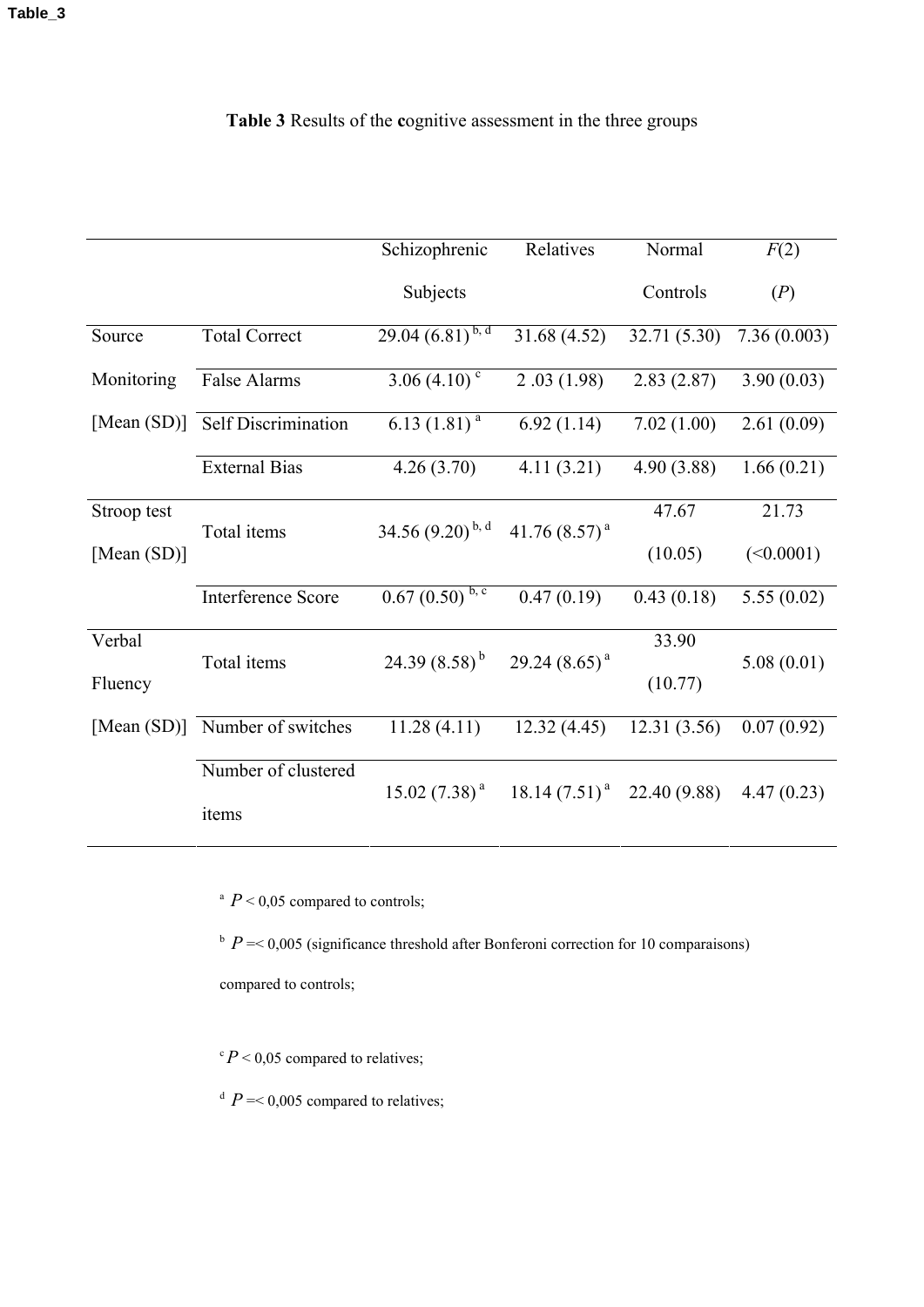| Group<br>$\rightarrow$ |                              | Schizophrenic subjects |                         |                              | Relatives and normal controls |            |                             |                 |                    |
|------------------------|------------------------------|------------------------|-------------------------|------------------------------|-------------------------------|------------|-----------------------------|-----------------|--------------------|
| Dimension              | $\rightarrow$                | <b>POS</b>             | NEG                     | <b>DIS</b>                   | $var^a$                       | <b>POS</b> | <b>NEG</b>                  | <b>DIS</b>      | $\overline{var}^a$ |
|                        | <b>Total Correct</b>         | $\ast$                 | $-0.31$<br>(0.02)       |                              | $\mathbf{A}$                  | $\ast$     |                             |                 |                    |
| Source                 | False Alarms                 | $\ast$                 |                         |                              |                               | $\ast$     |                             |                 |                    |
| Monitoring             | Self<br>Discrimination       | $\ast$                 |                         |                              |                               | $\ast$     |                             |                 |                    |
|                        | <b>External Bias</b>         | $\ast$                 |                         |                              |                               | $\ast$     |                             |                 |                    |
| Stroop test            | Total items                  |                        | $-0.43$<br>(0.001)      | $\ast$<br>$-0.28$<br>(0.049) | A, E                          |            |                             | $\ast$          |                    |
|                        | Interference<br>Score        |                        | $-0.36$<br>(0.008)      | $\ast$                       | $\boldsymbol{\mathsf{A}}$     |            |                             | $\ast$          |                    |
| Verbal<br>Fluency      | Total items                  |                        | $\ast$                  |                              |                               |            | $\ast$                      | 0.30<br>(0.02)  | ${\bf E}$          |
|                        | Number of<br>switches        |                        | ∗<br>$-0.41$<br>(0.002) |                              |                               |            | $\ast$<br>$-0.33$<br>(0.01) |                 | S, E               |
|                        | Number of<br>clustered items |                        | $\ast$                  |                              |                               |            | $\ast$                      | 0.36<br>(0.005) |                    |

## **Table 4** Significant partial correlations [Pearson's *r* (*P*)] between clinical and cognitive

variables